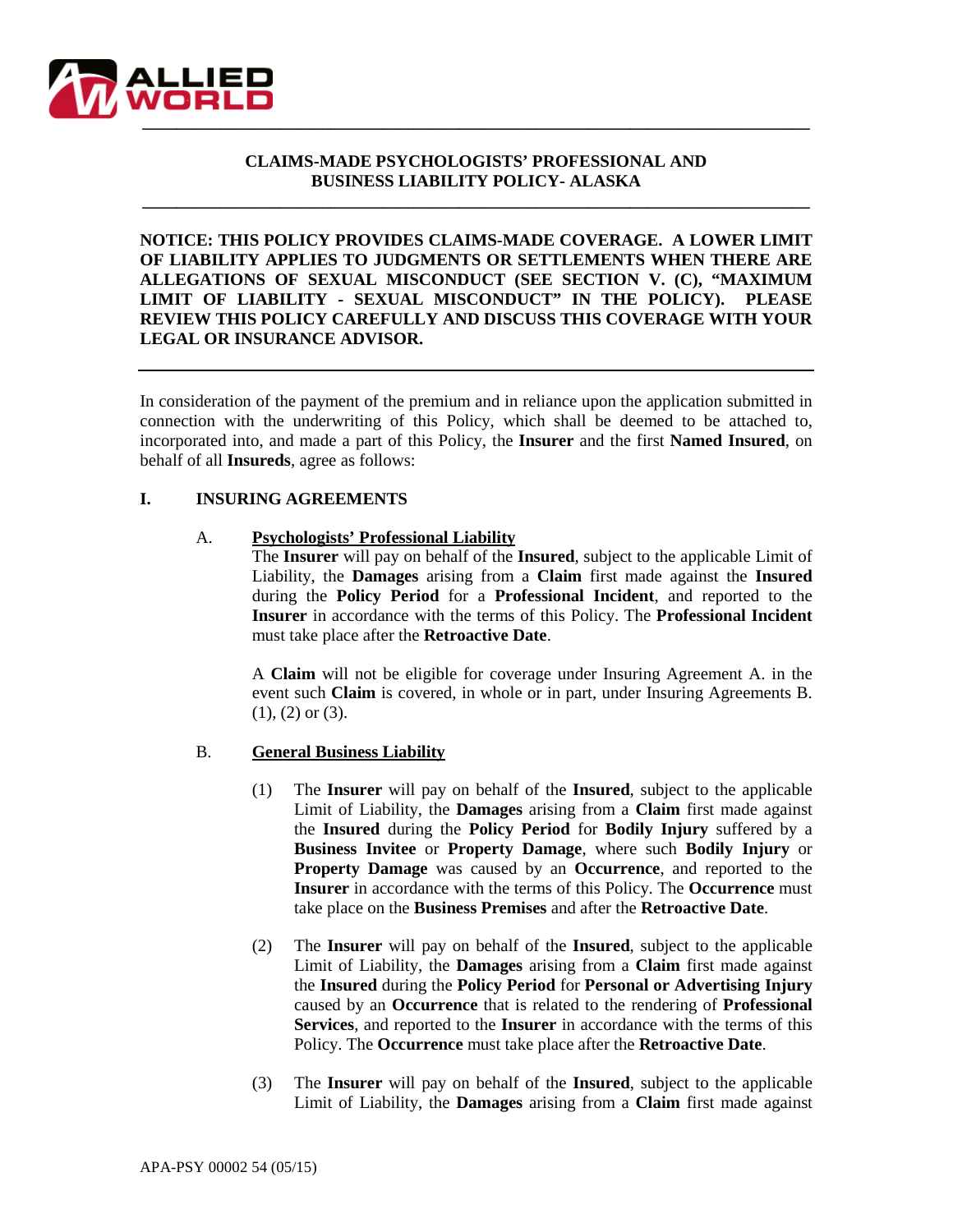the **Insured** during the **Policy Period** for **Fire Damage** caused by an **Occurrence**, and reported to the **Insurer** in accordance with the terms of this Policy. The **Occurrence** must take place on the **Business Premises** and after the **Retroactive Date**.

A **Claim** will not be eligible for coverage under Insuring Agreements B. (1), (2) or (3) in the event such **Claim** is covered, in whole or in part, under Insuring Agreement A.

## C. **Information Privacy Liability**

- (1) The **Insurer** will pay on behalf of the **Insured**, subject to the applicable Limit of Liability, the **Defense Expenses** and **Damages** arising from a **Claim** first made by a **Regulator** against the **Insured** during the **Policy Period** for any **Privacy Wrongful Act**, and reported to the **Insurer** in accordance with the terms of this Policy. The **Privacy Wrongful Act** must take place after the **Retroactive Date**.
- (2) The **Insurer** will pay on behalf of the **Insured**, subject to the applicable Limit of Liability, the costs incurred by the **Insured** in notifying the **Insured's** patients or clients of a **Privacy Wrongful Act** as mandated by any U.S. federal or state privacy protection statutes or regulations, but only if such **Privacy Wrongful Act** is reported to the **Insurer** in accordance with the terms of this Policy. The **Privacy Wrongful Act** must take place after the **Retroactive Date**.

Coverage under this Insuring Agreement C. (2) applies regardless of whether or not a **Claim** for a **Privacy Wrongful Act** is made against an **Insured**.

## **II. ADDITIONAL COVERAGES**

## A. **Defense Expenses for Claims**

The **Insurer** will pay on behalf of the **Insured** the **Defense Expenses** incurred by the **Insured** arising from any **Claim** covered under Insuring Agreements A. or B.

## B. **Insured's Costs for Claims**

The **Insurer** will pay on behalf of the **Insured** the reasonable costs, other than loss of earnings, incurred by the **Insured**, at the **Insurer's** request, in connection with defending any **Claim** covered under this Policy.

The **Insurer** will also pay the **Insured** up to \$1,000 per day for loss of earnings, if the **Insured** is unable to render **Professional Services** since the **Insured** is assisting, at the **Insurer's** request, in the defense of a **Claim** covered under this Policy.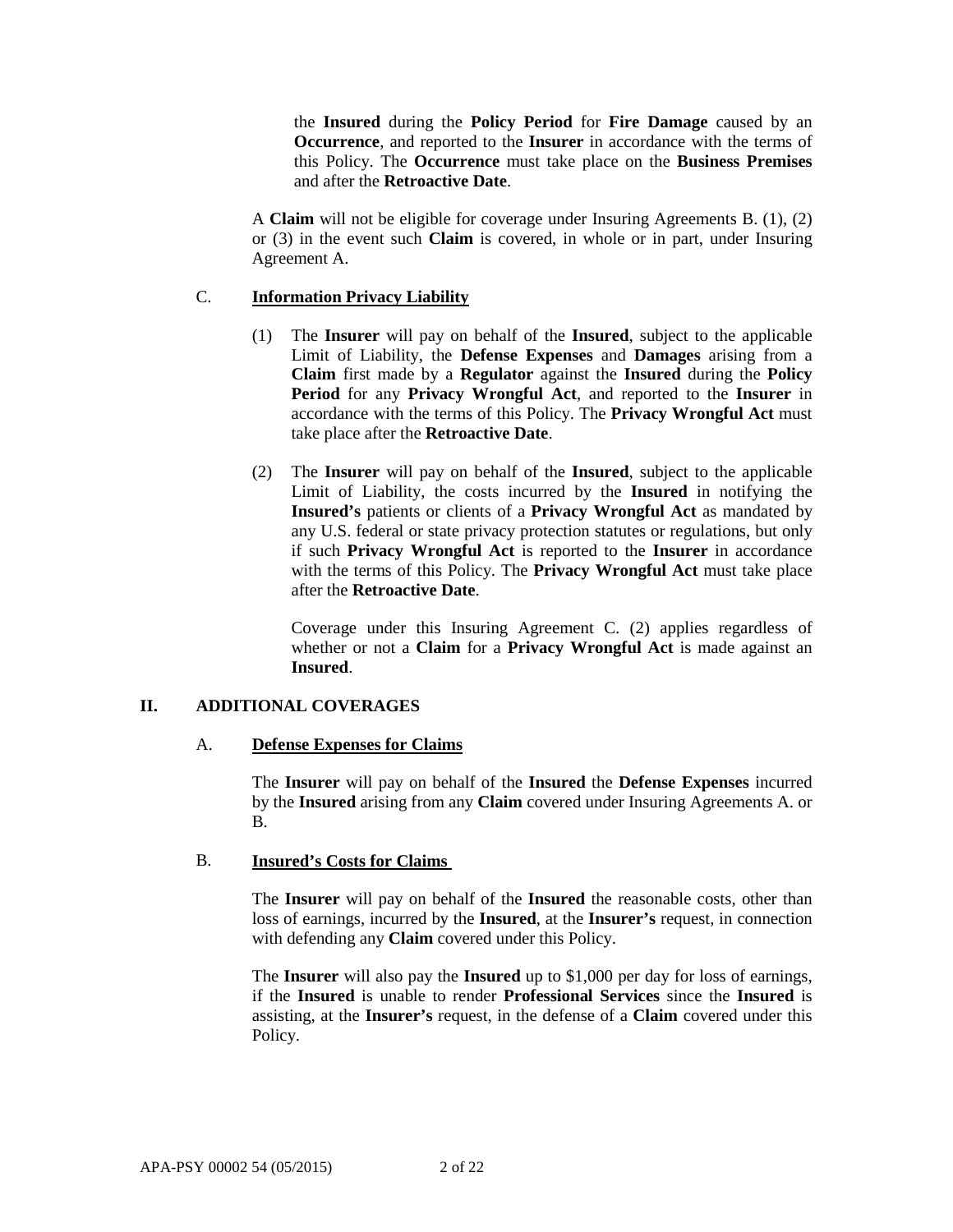# C. **Legal Bonds for Claims**

The **Insurer** will pay the premiums for appeal bonds, or bonds to release property used to secure a legal obligation, if required, with respect to a **Claim** covered under this Policy. However, the **Insurer** will only pay such premiums if the amount of the bond is within the applicable Limits of Liability of this Policy. The **Insurer** shall have no obligation to appeal any decision or to obtain these bonds.

# D. **Defense Expenses for Proceedings**

The **Insurer** will pay on behalf of the **Insured**, subject to the applicable Limit of Liability, the **Defense Expenses** incurred by the **Insured** arising from any **Proceeding** first brought during the **Policy Period** and reported to the **Insurer** in accordance with the terms of this Policy.

# E. **Medical Payments**

The **Insurer** will pay on behalf of the **Insured**, subject to the applicable Limit of Liability, the **Medical Payments** arising from any **Bodily Injury** suffered by a **Business Invitee**, where such **Bodily Injury** was caused by an **Occurrence** and is reported to the **Insurer** in accordance with the terms of this Policy. The **Occurrence** must take place on the **Business Premises** and during the **Policy Period**. The injured **Business Invitee** must submit to examination, as often as required by the **Insurer**, by physicians of the **Insurer's** choice and at the **Insurer's** expense.

# F. **Emergency Aid Expenses**

The **Insurer** will reimburse the **Insured**, subject to the applicable Limit of Liability, for costs and expenses for medical supplies, and for one (1) hour of the **Insured's** lost earnings at an hourly rate of \$100.00 per hour or the **Insured's**  average hourly rate charged for **Professional Services**, whichever is less. The **Insured** must voluntarily incur such costs and expenses by rendering emergency treatment or services at the scene of an accident, medical crisis or disaster, provided that such treatment or services takes place during the **Policy Period** and that the **Insured** as soon as practicable reports any costs or expenses to the **Insurer**.

# G. **Assault or Battery**

The **Insurer** will reimburse the **Insured** for medical expenses that the **Insured** incurs as a result of **Bodily Injury** caused by an **Assault or Battery**, or **Property Damage** to the **Insured's** personal property if caused by an **Assault or Battery**. The **Assault or Battery** must be committed by a patient or client of the **Insured**, or by the patient's or client's immediate family member, during the **Insured's** rendering of **Professional Services.**

Provided always that:

(1) such **Assault or Battery** takes place during the **Policy Period**;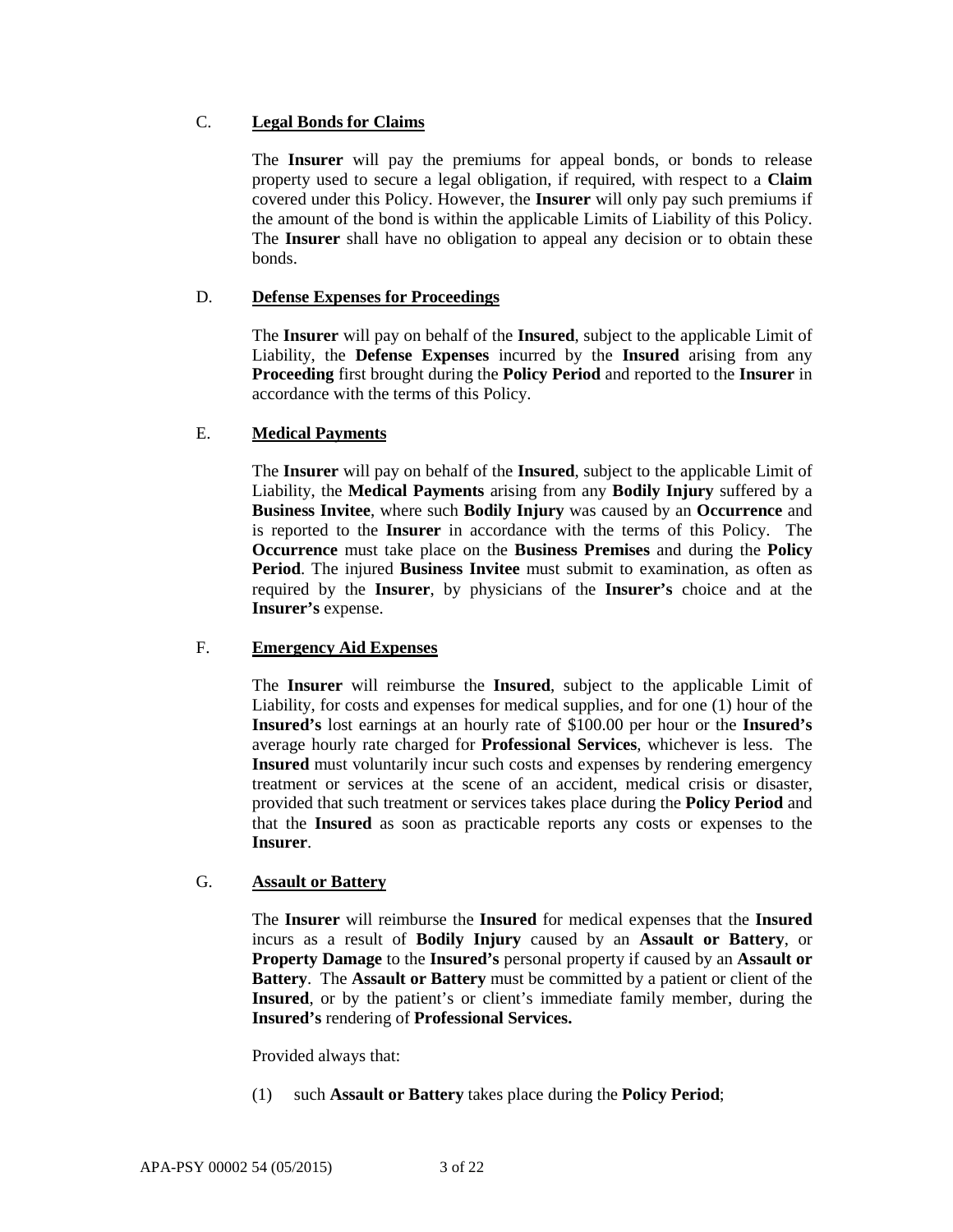- (2) the treatment or other services eligible for reimbursement as medical expenses are rendered within one (1) year of the **Assault or Battery**, and the medical expenses are reported to the **Insurer** within ninety (90) days from the date such treatment or service was rendered; and
- (3) the **Insured** submits to examination, as often as reasonably required by the **Insurer**, by physicians of the **Insurer's** choice and at the **Insurer's** expense.

Coverage under this **Assault or Battery** Additional Coverage is excess over any other valid and collectible insurance, including workers' compensation or health insurance.

## **III. DEFINITIONS**

- A. **"Advertisement"** means a notice that is broadcast or published to the general public or specific market segments about **Professional Services** for the purpose of attracting patients or clients. For the purposes of this definition:
	- (1) notices that are published include material placed on the Internet or on similar electronic means of communication; and
	- (2) regarding websites, only that part of a website that is about the **Insured's** goods, products or services for the purposes of attracting patients or clients is considered an advertisement.
- B. "**Assault or Battery**" means the willful infliction of physical harm on the **Insured**, by a patient or their immediate family member, or any attempt thereof.
- C. **"Bodily Injury"** means bodily harm, sickness or disease, including any resulting death, and mental anguish or emotional distress, resulting therefrom.
- D. **"Business Invitee"** means any natural person, including a patient or client, solely in their capacity as one who is invited by the **Insured** to enter into and remain on the **Business Premises** for a purpose directly or indirectly connected with the rendering of **Professional Services**. A **Business Invitee** shall not include any person who enters the **Business Premises** without the **Insured's** knowledge or permission, or any person who is an **Insured**.
- E. **"Business Premises"** means any location owned, leased or rented by the **Insured** where **Professional Services** are rendered, and the ways and means immediately adjacent thereto, and may include the **Insured's** residence if **Professional Services** are regularly rendered at such residence.
- F. **"Claim"** means any:
	- (1) written demand for monetary relief made against an **Insured**;
	- (2) judicial proceeding which is commenced against an **Insured** by service of a civil complaint, notice of charges or similar pleading;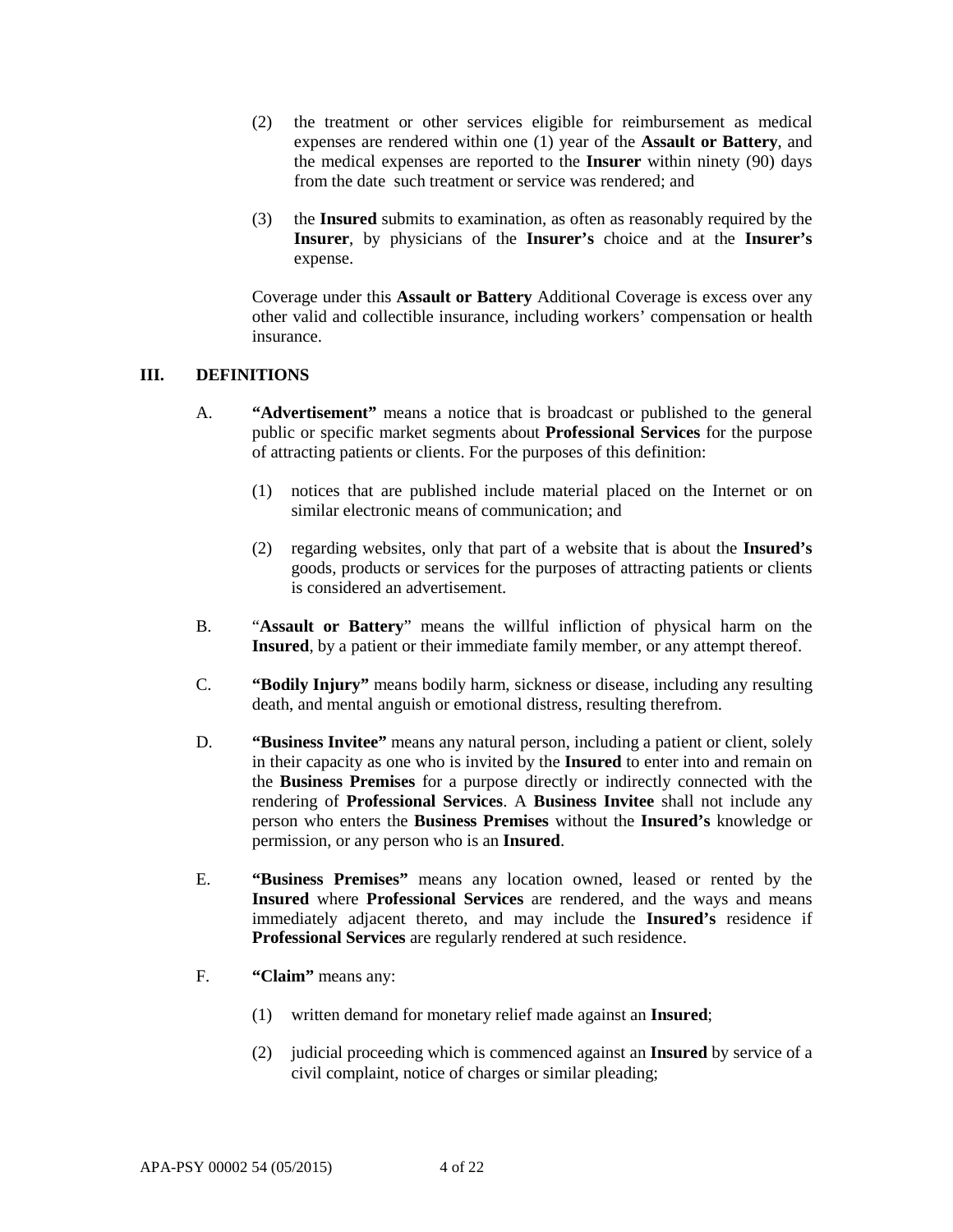- (3) arbitration proceeding commenced against an **Insured** by service of a demand for arbitration; or
- (4) administrative proceeding or formal investigation commenced by a **Regulator,** but solely as respects Insuring Agreement C.

Multiple demands, proceedings or investigations arising out of the same **Professional Incident**, **Privacy Wrongful Act** or **Occurrence** shall be deemed a single **Claim**, which shall be treated as a **Claim** first made during the **Policy Period** in which the first of such multiple demands, proceedings or investigations is made against any **Insured** or in which notice of circumstances relating thereto is first given in accordance with Section VI., paragraph D., whichever occurs first.

- G. **"Damages"** means:
	- (1) settlements or judgments;
	- (2) pre-judgment or post-judgment interest; and
	- (3) costs or fees awarded in favor of the claimant.

#### **Damages** do not include:

- (a) amounts for which the **Insureds** are not legally liable;
- (b) amounts which are without legal recourse to the **Insureds**;
- (c) taxes;
- (d) the return, restitution, refund or disgorgement of fees, profits or amounts charged, held or retained by the **Insured** in connection with the rendering of **Professional Services**;
- (e) fines or penalties, except:
	- (i) as provided for in Section V. D.; or
	- (ii) **HIPAA** fines and penalties, but solely under Insuring Agreement C. (1); or
- (f) amounts deemed uninsurable under applicable law.
- H. **"Defense Expenses"** means reasonable and necessary fees, costs, charges or expenses resulting from the investigation, defense or appeal of a **Claim** or a **Proceeding**.

**Defense Expenses** do not include:

(a) amounts incurred prior to the date a **Claim** is first made, or a **Proceeding** is first brought, and reported to the **Insurer**; or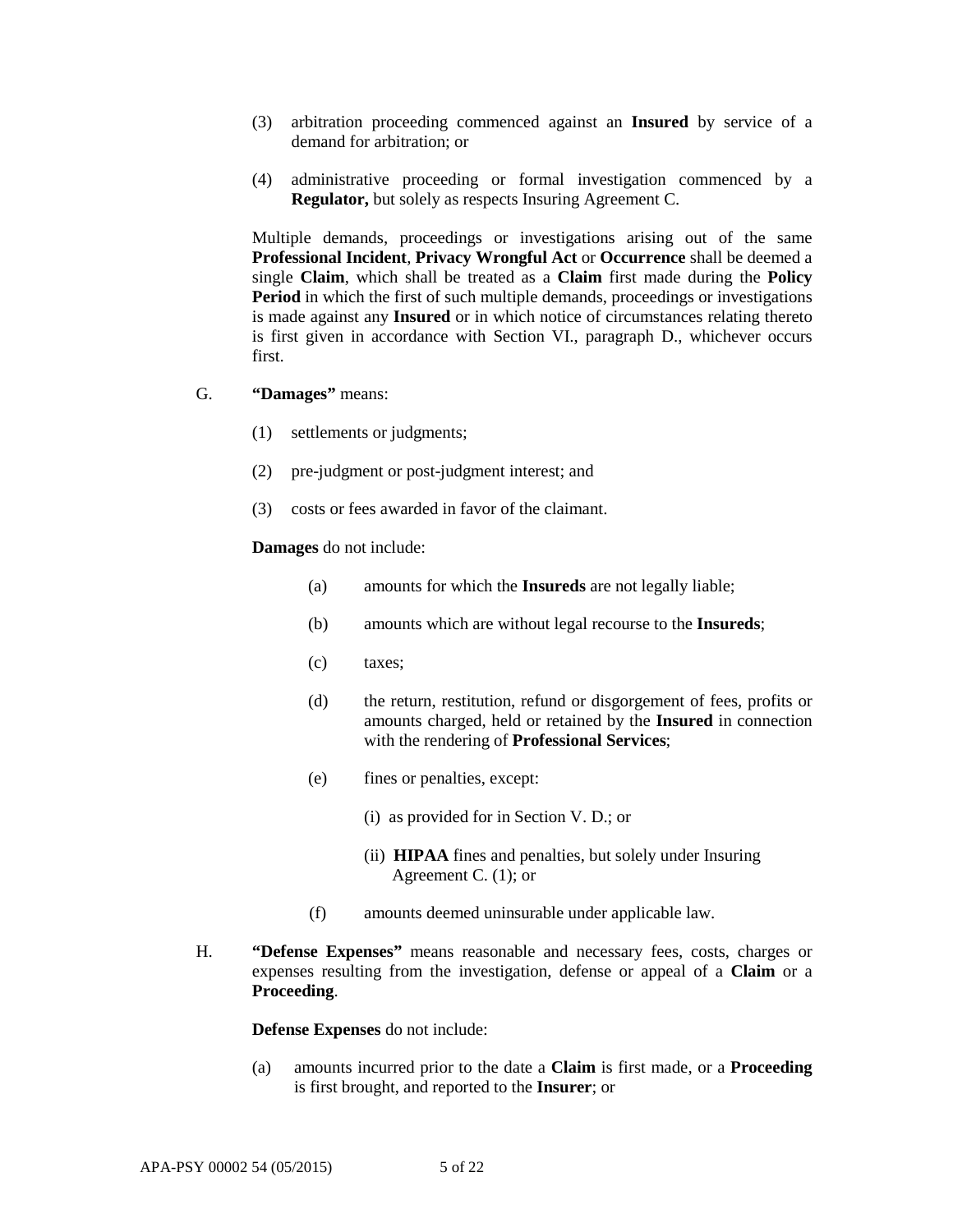- (b) compensation or benefits of any natural person **Insured** or any overhead expenses of any **Insured** organization.
- I. **"Fire Damage"** means **Property Damage** to the tangible property of a third party other than the **Insured**, caused by a fire to premises the **Insured** rents or leases from others or to premises temporarily occupied by the **Insured** with the permission of the owner, solely for the purpose of rendering **Professional Services**. Such premises shall not include the **Insured's** residence. **Fire Damage** includes any water damage caused by such fire. The fire must not be caused intentionally by the **Insured**.

With respect to **Fire Damage**, **Property Damage** shall not include damage to any personal property owned by the **Insured**, or any other personal property of any person that is within the **Insured's** care, custody or control.

- J. **"HIPAA"** means the Health Insurance Portability and Accountability Act of 1996 (Public Law 104-191), as amended, and any regulations promulgated thereunder.
- K. **"Insured(s)"** means:
	- (1) the individual, partnership, or corporation designated as the **Named Insured** in Item 1 (a) of the Declarations and the individual(s) designated as Additional **Named lnsureds** in Item 1 (b) of the Declarations;
	- (2) any present or former employee, partner, executive officer, director or stockholder of the **Named Insured** designated in Item 1 (a) of the Declarations, but only while acting in his or her capacity as such;
	- (3) any individual, partnership or corporation designated in Item 2 of the Declarations, but only as to matters for which a **Named Insured** may be liable;
	- (4) the lawful spouse or domestic partner (whether such status is derived by reason of statutory law, common law or otherwise) of a **Named Insured**  arising solely out of his or her status as the spouse or domestic partner of a **Named Insured**; provided, however, that coverage shall not be afforded for any actual or alleged **Professional Incident**, **Privacy Wrongful Act** or **Occurrence** by or on the part of the spouse or domestic partner, unless such person is a **Named Insured**; and
	- (5) the estates, heirs or legal representatives of any incompetent, insolvent, bankrupt or deceased person who was an **Insured** at the time the **Professional Incident**, **Privacy Wrongful Act** or **Occurrence** upon which such **Claim** is based were committed; provided, however, that coverage shall not be afforded for any actual or alleged **Professional Incident**, **Privacy Wrongful Act** or **Occurrence** by or on the part of any such estates, heirs or legal representatives.
- L. **"Insurer"** means the Insurer specified in the Declarations.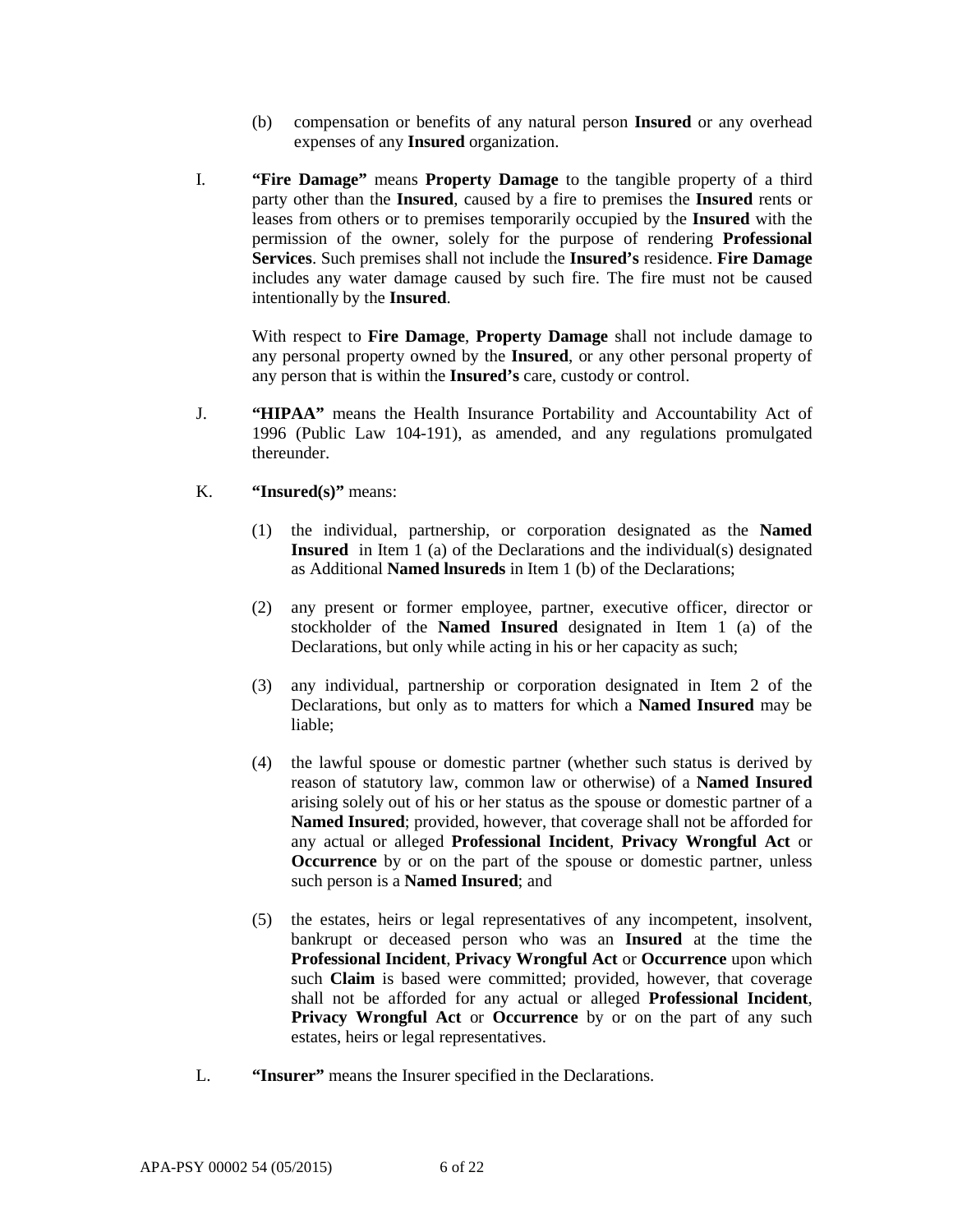- M. **"Medical Payments"** means reasonable payments for:
	- (1) first aid administered at the time of an accident;
	- (2) necessary medical, surgical, x-ray and dental services, including prosthetic devices; and
	- (3) necessary ambulance, hospital, professional medical and nursing and funeral services,

provided that such treatment and services are rendered within one year of the **Occurrence** that caused the **Bodily Injury**.

- N. **"Mental Health Counselor"** means an individual who is licensed or certified, as applicable by the appropriate State Licensing Board or other governmental regulatory body, to engage in **Professional Services** as a mental health counselor, social worker, pastoral counselor, hypnotist, psychoanalyst, psychotherapist, life coach, or marriage and family counselor, as defined by state laws and regulations, or any individual practicing other mental health disciplines, as approved by the **Insurer.**
- O. **"Named Insured"** means the natural person(s) or organization(s) named in Item 1 (a) or 1 (b) of the Declarations.
- P. **"Occurrence"** means:
	- (1) as respects **Bodily Injury** or **Property Damage**, an accident, including continuous or repeated exposure to substantially the same general harmful conditions. All such exposure to substantially the same general harmful conditions will be deemed to arise out of the same **Occurrence**; or
	- (2) as respects **Personal Injury or Advertising Injury**, an offense arising out of the **Insured's** business that causes **Personal Injury or Advertising Injury**. All **Damages** that arise from the same, related or repeated injurious material or act will be deemed to arise out of the same **Occurrence**, regardless of the frequency or repetition thereof, the number and kind of media used and the number of claimants.

**"Occurrence"** does not include the rendering of **Professional Services** or a **Privacy Wrongful Act**.

- Q. **"Personal or Advertising Injury**" means injury, including consequential **Bodily Injury**, suffered by a person other than a patient or client of the **Insured**, arising out of one or more allegations of the following offenses:
	- (1) false arrest, detention or imprisonment;
	- (2) malicious prosecution;
	- (3) the wrongful eviction from, wrongful entry into, or invasion of the right of private occupancy of a room, dwelling or premises that a person occupies,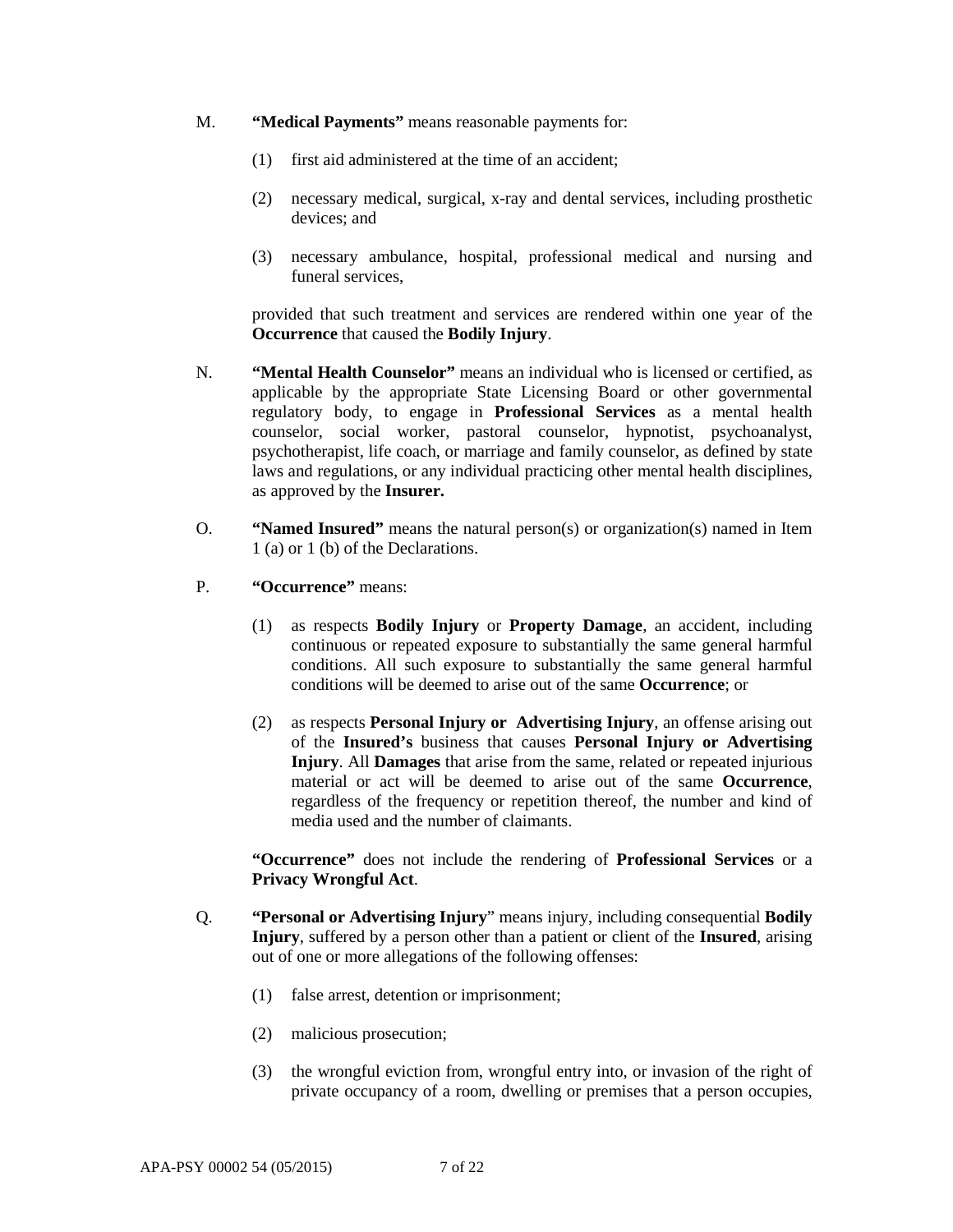committed by or on behalf of its owner, landlord or lessor;

- (4) oral or written publication, in any manner, of material that slanders or libels a person or organization or disparages a person's or organization's goods, products or services;
- (5) oral or written publication, in any manner, of material that violates a person's right of privacy;
- (6) the use of another's advertising idea in any **Advertisement**; or
- (7) infringing upon another's copyright, trade dress or slogan in any **Advertisement**.

#### R. **"Personally Identifiable Information**" means:

- (1) information from which an individual may be uniquely and reliably identified, including, but not limited to an individual's name, address, telephone number, email address, in combination with their social security number, account relationships, account numbers, passwords, PIN numbers, credit card numbers or biometric information; or
- (2) personal information as defined in any U.S. federal or state privacy protection law governing the control and use of an individual's personal and confidential information, including any regulations promulgated thereunder, or any similar or related laws or regulations of any foreign jurisdiction, including but not limited to:
	- (a) "nonpublic personal information" as defined by Title V of the Gramm-Leach-Bliley Act of 1999, as amended, and any regulations promulgated thereto;
	- (b) "protected health information" as defined by **HIPAA**.
- S. **"Policy Period"** means the period commencing on the inception date shown in Item 3 of the Declarations. This period ends on the earlier of either the expiration date shown in Item 3 of the Declarations or the effective date of cancellation of this Policy.
- T. **"Pollutant"** means any solid, liquid, gaseous or thermal irritant or contaminant, including smoke, vapor, soot, fumes, acids, alkalis, chemicals and waste.
- U. **"Privacy Wrongful Act"** means any actual or alleged act, error, or omission committed by any **Insured**, solely in connection with the rendering of **Professional Services**, which results in:
	- (1) the misappropriation or disclosure of **Personally Identifiable Information**;
	- (2) a breach or violation of U.S. federal or state law or regulations associated with the control and use of **Personally Identifiable Information**;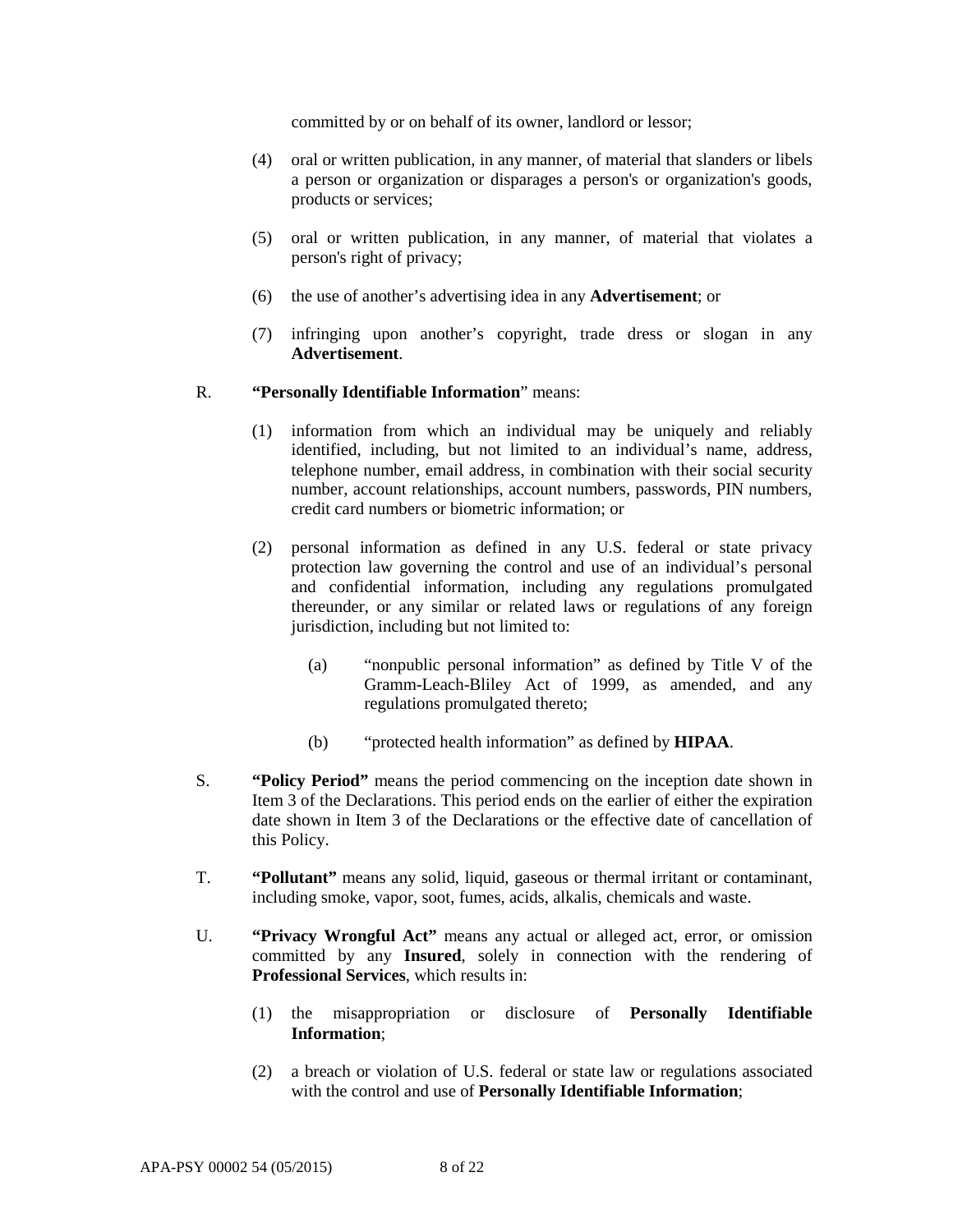**Privacy Wrongful Act** shall not include any breach or violation of any U.S. federal or state law if such breach or violation is not the result of the actual or potential unauthorized disclosure of, or access to **Personally Identifiable Information**.

All such acts, errors or omissions, as referenced in this definition, that are actually or allegedly caused, committed, or attempted by or claimed against one or more **Insureds** arising out of the same or relating to the same or series of related facts, circumstances, situations, transactions or events shall be deemed to be the same **Privacy Wrongful Act**. **Privacy Wrongful Act** does not include an **Occurrence** or **Professional Incident**.

- V. **"Proceeding"** means any:
	- (1) hearing or disciplinary action before any regulatory body, licensing board, agency or other organization responsible for monitoring, licensing or regulating the **Insured's** conduct as respects the rendering of **Professional Services**, but only if such hearing or action is attributable to a **Professional Incident**;
	- (2) civil proceeding in which the **Insured** is not a defendant but has been ordered to offer deposition testimony regarding **Professional Services**; or
	- (3) civil proceeding in which the **Insured** is not a defendant but has received a subpoena for document or record production.
- W. **"Professional Incident"** means any actual or alleged negligent act, error, or omission, solely in the performance of, or actual or alleged failure to perform, **Professional Services** as a **Psychologist.**

All such acts, errors or omissions, as referenced in this definition, that are actually or allegedly caused, committed, or attempted by or claimed against one or more **Insureds** arising out of the same or relating to the same or series of related facts, circumstances, situations, transactions or events shall be deemed to be the same **Professional Incident**. A **Professional Incident** does not include an **Occurrence** or a **Privacy Wrongful Act**.

- X. **"Professional Services"** means all mental health related services rendered by the **Insured** or by any person or organization for whom the **Named Insured** is legally responsible, including but not limited to the following:
	- (1) services as a member of a formal accreditation, credentialing or standards review or similar professional board or committee;
	- (2) the publication of articles or books, and broadcasting or telecasting activities directly relating to **Professional Services**;
	- (3) formal clinical teaching activities/clinical trials.
- Y. **"Property Damage"** means physical injury to or destruction of tangible property, including loss of use of it, or loss of use of tangible property which has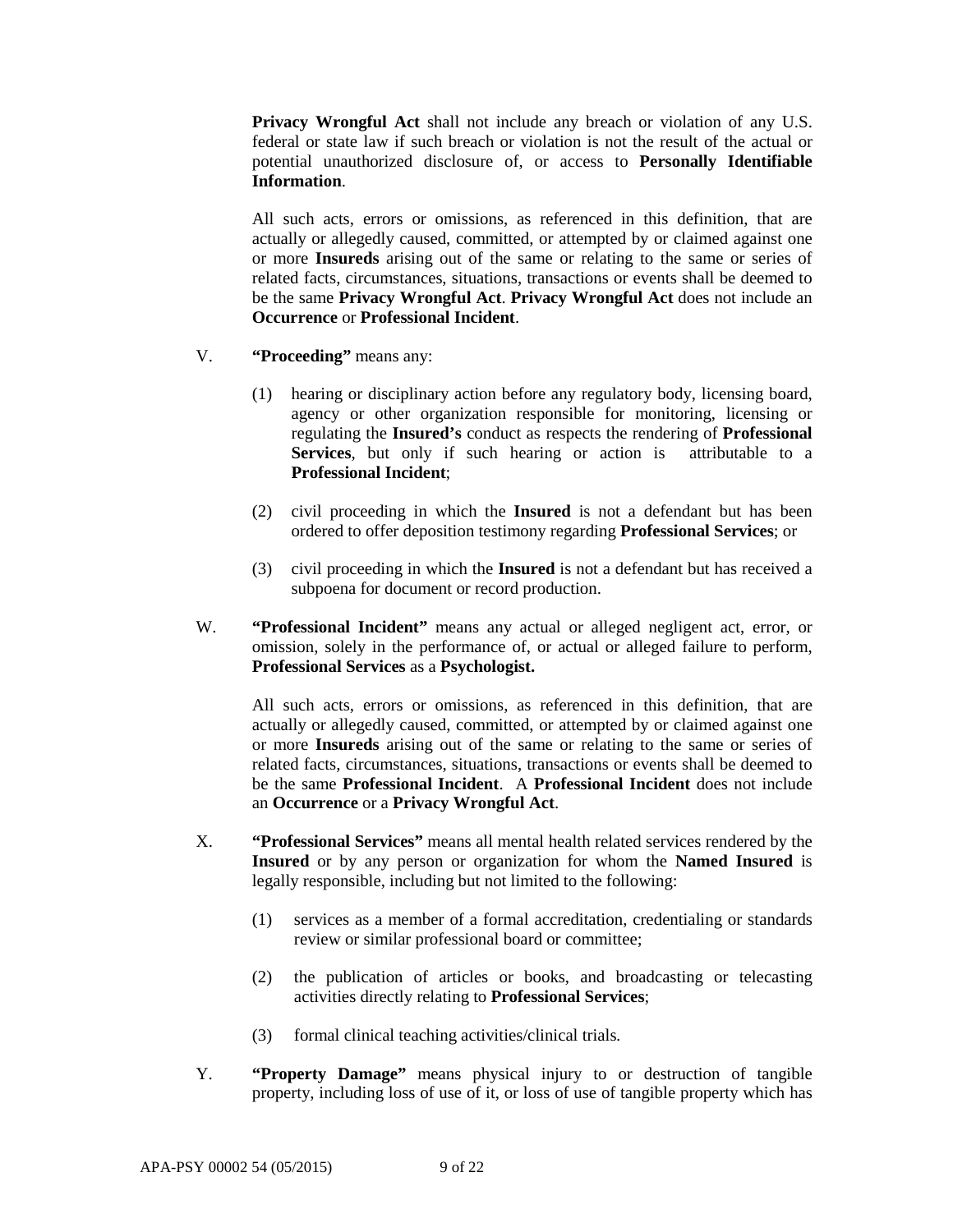not been physically injured or destroyed.

- Z. "**Psychologist**" means an individual with a master's degree or doctorate in psychology by an accredited college or university, and who is licensed or certified, as applicable, by the appropriate State Licensing Board or other governmental regulatory body, to engage in the practice of psychology, as defined by state laws and regulations. Where used throughout the Policy, the term **Psychologist** shall be deemed to include a **Mental Health Counselor**.
- AA. **"Regulator"** means any federal, state or local governmental authority, including but not limited to any regulatory body, licensing board, agency or other organization responsible for monitoring, overseeing or licensing the rendering of **Professional Services**.
- BB. **"Retroactive Date"** means the date set forth in Item 6 of the Declarations.
- CC. **"Sexual Misconduct"** means any type of actual, alleged, attempted, or proposed physical touching or caressing, or suggestion thereof by the **Insured** or any person for whom the **Insured** may be legally responsible, with or to any of the Insured's past or present patients or clients, or with or to any relative or any person who regularly resides with any such patient or client, or with or to any person with whom such patient or client or relative has an affectionate personal relationship, which could be considered sexual in nature and/or inappropriate to any **Professional Services** being rendered.

#### **IV. EXCLUSIONS**

- A. This Policy shall not cover any **Defense Expenses** or **Damages** in connection with any **Claim** or **Proceeding**:
	- (1) alleging, arising out of, based upon or attributable to an **Insured's** dishonest, fraudulent, criminal, or malicious act, error, or omission, or that of any person for whose acts the **Insured** is legally responsible;

in determining the applicability of Exclusion A., the facts pertaining to, the knowledge possessed by, or any **Professional Incident**, **Occurrence** or **Privacy Wrongful Act** committed by, any **Insured** shall not be imputed to any other **Insured**;

- (2) alleging, arising out of, based upon or attributable to any actual or alleged discrimination, harassment, retaliation, wrongful discharge, termination, or any other employment-related or employment practices claim including but not limited to any wage-hour claim, or any claim of discrimination or harassment by any party who is not an employee of the **Insured**;
- (3) for any act, error or omission of a managerial or administrative nature; provided, however, that `this Exclusion shall not apply to any **Claim** or **Proceeding** arising from the rendering of **Professional Services** as set forth in Definition X.;
- (4) alleging, arising out of, based upon or attributable to the **Insured's**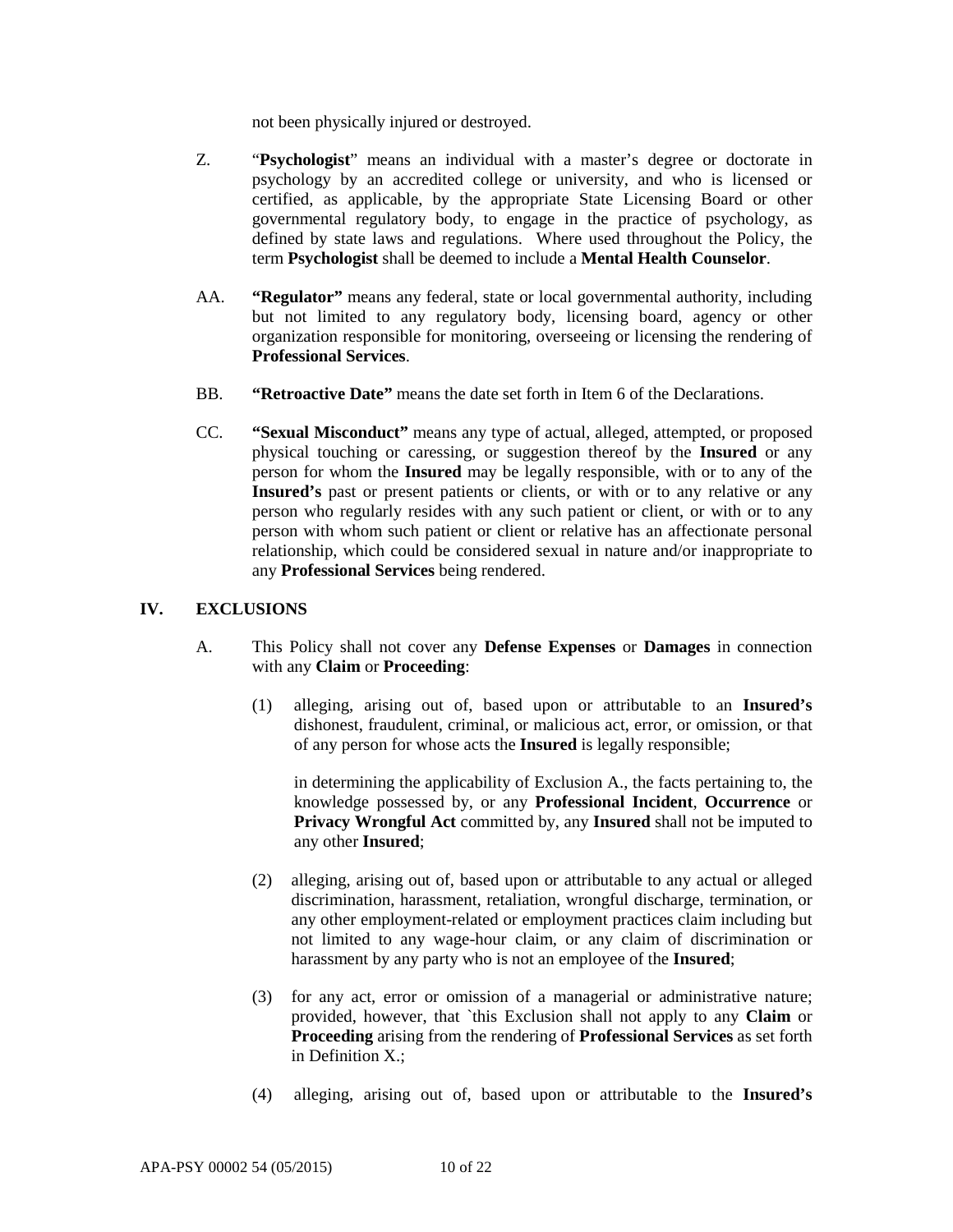ownership or operation of a hospital or other similar facility, or any other facility which provides bed and board or in-patient care, or a laboratory;

- (5) brought by, or on behalf of, any **Insured**, or for injury or damage sustained by any spouse or person who regularly resides in the home of any **Insured**;
- (6) for **Bodily Injury** or **Property Damage** arising out of the ownership, maintenance, use, operation or entrustment to others of any automobile, watercraft, aircraft or motor vehicle, or the loading or unloading thereof;
- (7) for **Bodily Injury** or damage to the **Insured's** employee or any independent contractor or employee of any independent contractor working for such **Insured**, arising out of the course of his or her work for such **Insured**, or to the spouse or relative of such employee or independent contractor as a consequence of injury or damage to the employee or independent contractor;
- (8) alleging, arising out of, based upon or attributable to any obligation pursuant to any workers' compensation, disability benefits, unemployment compensation, unemployment insurance, retirement benefits, social security benefits or similar law;
- (9) arising out of any intentional act of plagiarism, infringement or violation of any copyright, patent, trademark or service mark or the misappropriation of intellectual property, ideas or trade secrets;
- (10) alleging, arising out of, based upon or attributable to **Property Damage** to property the **Insured** owns, rents, occupies, borrows or uses, or is in the **Insured's** care, or to premises the **Insured** has sold, given away, or abandoned; provided, however, that this Exclusion shall not apply to a **Claim** under Insuring Agreement B. (3) or Additional Coverage G.;
- (11) alleging, arising out of, based upon or attributable to any business relationship between the **Insured** and any past or present patient or client;
- (12) alleging, arising out of, based upon or attributable to any **Professional Incident** committed with the knowledge that it was a **Professional Incident**, or which, before the effective date of this Policy, the **Insured** was aware of and could reasonably have foreseen might result in a **Claim** or a **Proceeding**;
- (13) alleging, arising out of, based upon or attributable to any **Professional Service** that is not allowable since the **Insured's** professional license or registration to practice is suspended, revoked, terminated, surrendered or is not in effect;
- (14) alleging, arising out of, based upon or attributable to any **Professional Incident** committed while the **Insured** was under the influence of a drug or intoxicant;
- (15) caused directly or indirectly by war or any act of war, invasion, act of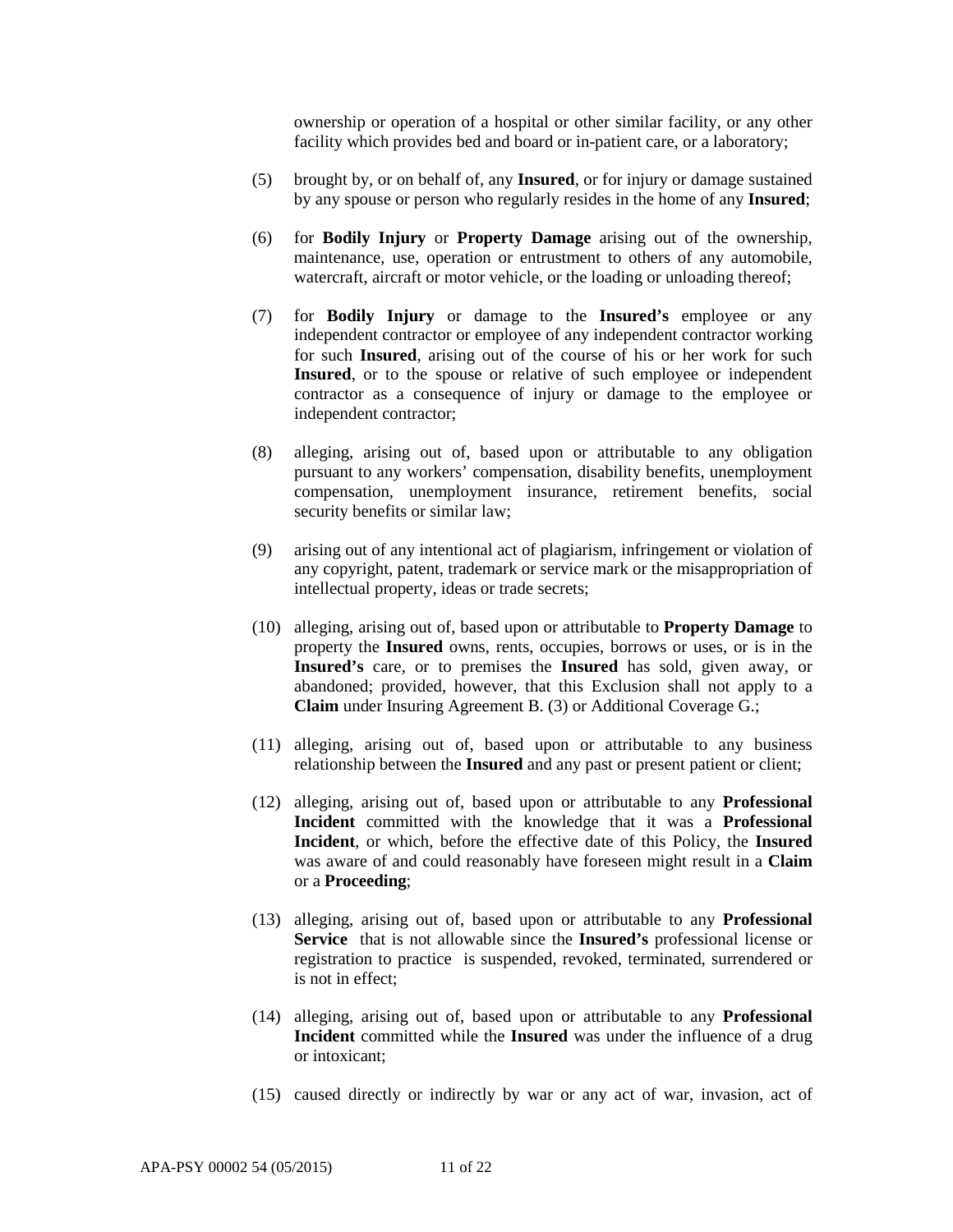foreign enemy, hostilities (whether or not war is declared), strike, riot or civil commotion, civil war, rebellion, revolution, insurrection, military or usurped power or terrorism;

- (16) alleging, arising out of, based upon or attributable to, or in any way related to fungi, including mold or mildew, any mycotoxins, toxins, allergens, spores, scents, vapors, gases or by-products released by fungi, regardless of whether such fungi is:
	- (a) airborne;
	- (b) contained in a product; or
	- (c) contained in or a part of any building, structure, building material or any component of any part of any of the foregoing;
- (17) alleging, arising out of, based upon or attributable to the actual, alleged or threatened discharge, dispersal, release or escape of **Pollutants**; or any liability or obligation to test, monitor, clean up, remove, contain, treat, detoxify or neutralize **Pollutants**, whether or not any of the foregoing are to be performed by or on behalf of the **Insured**;
- (18) alleging, arising out of, based upon or attributable to the design, manufacture, use, distribution, promotion, or sale of any medication, device or equipment, or protocols;
- (19) alleging, arising out of, based upon or attributable to medical treatment, including the providing of drugs unless such treatment is provided under the written direction of a physician; provided, however, this Exclusion shall not apply to the use of biofeedback equipment customarily used in the **Insured'**s practice as a **Psychologist**;
- (20) alleging, arising out of, based upon or attributable to **Professional Services** as a mediator, including but not limited to the provision of Divorce Mediation Services, whether or not for a fee; provided, however, this Exclusion shall not apply to the provision of Divorce Mediation Services, if:
	- (a) prior to providing such services, a written statement to all parties is provided explaining that the **Insured** is a neutral and unbiased intermediary whom shall not act as an advocate for any one party;
	- (b) The **Insured** in fact, act exclusively as a neutral and unbiased intermediary between the parties; and
	- (c) the **Insured**, in connection with such Divorce Mediation Services, advises all parties, in writing at the time any settlement or other such agreement is presented to the parties, to have such agreement reviewed independently by counsel of their choice prior to their execution of the agreement: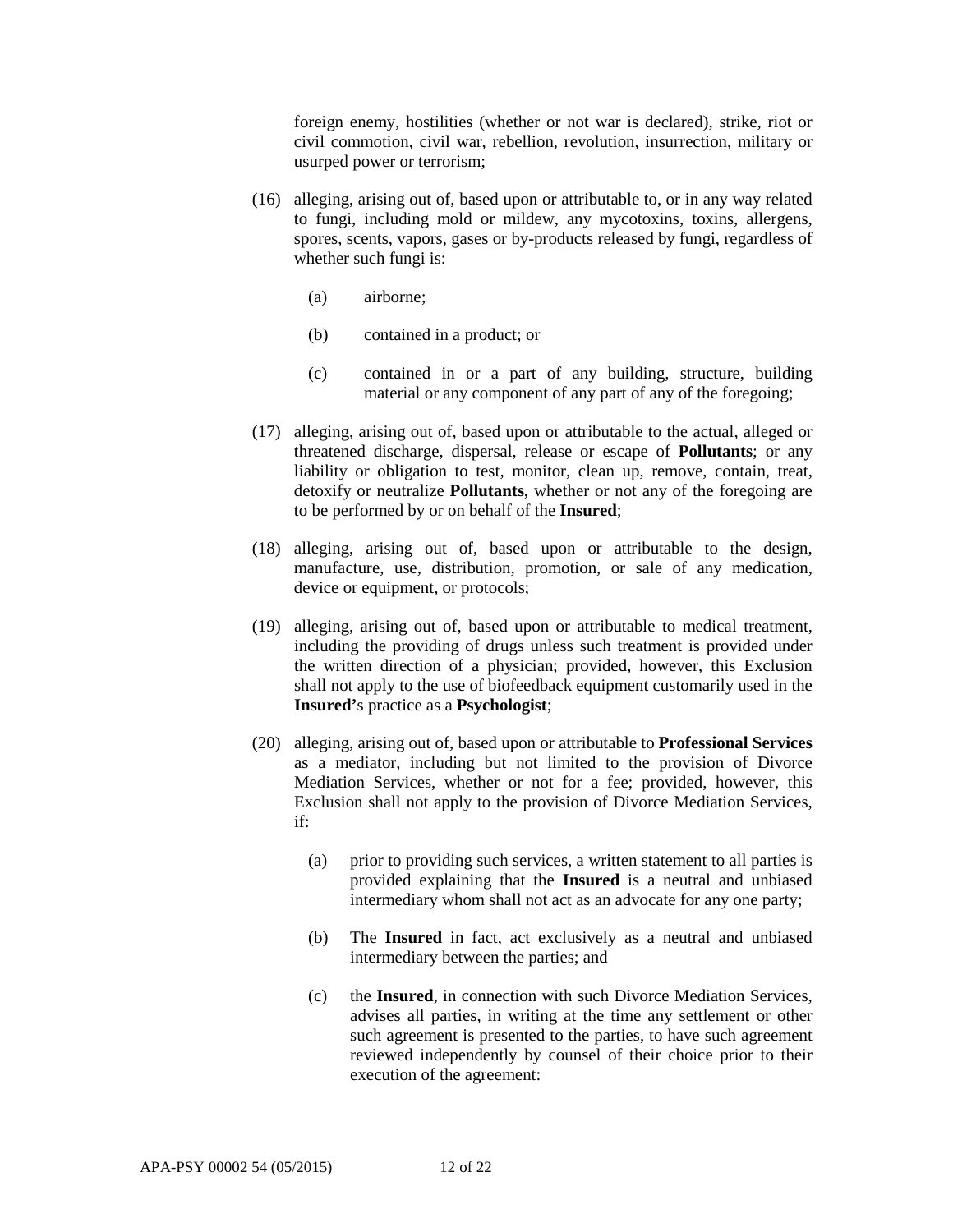- (21) alleging, arising out of, based upon or attributable to:
	- (a) any actual or alleged Medicare/Medicaid fraud or abuse or any other actual or alleged fraud against the government; or
	- (b) any improper or excessive billing for the cost of the **Insured's** goods or services.
- B. This Policy shall not cover any **Defense Expenses** or **Damages** in connection with any **Claim** or **Proceeding** or any notification costs from a **Privacy Wrongful Act** based upon, arising out of, directly or indirectly resulting from, in consequence of, or in any way involving, any of the following:
	- (1) unsolicited electronic dissemination of faxes, e-mails, text messages or similar communications to an actual or prospective patient or **Business Invitee** of the **Insured** or to any other third party, including but not limited to any violation of the Telephone Consumer Protection Act, any federal or state anti-spam statute, or any other federal or state statute, law or regulation relating to a person's or entity's right of seclusion;
	- (2) failure, interruption or reduction in supply of utility service or infrastructure, including, without limitation, electrical, gas, water, telephone, Internet, cable, satellite, or telecommunications;
	- (3) any wireless network that is not protected by either Wi-Fi Protected Access ("WPA") or any other security protocol that provides equal or greater protection than WPA;
	- (4) the use of a laptop computer, portable computer or other portable electronic device which does not employ whole disc encryption;
	- (5) back -up tapes, optical media, or any other form of portable back-up media which are not encrypted; or
	- (6) expiration or withdrawal of technical support by a software vendor.

## **V. LIMITS OF LIABILITY**

#### A. **Maximum Limits of Liability - Insuring Agreements**

- (1) The Limits of Liability for the Insuring Agreements as set forth in this Section V. A. are part of, and not in addition to, the Aggregate Limit of Liability shown in Item 4 (c) of the Declarations.
- (2) As respects Insuring Agreement A., the amount set forth in Item 4 (a) of the Declarations ("Per-Claim - Insuring Agreement A.") is the most the **Insurer** will be liable to pay for **Damages** for any **Claim** under this Insuring Agreement. **Defense Expenses** are not part of, and are in addition to, the amount shown in Item 4 (a) of the Declarations.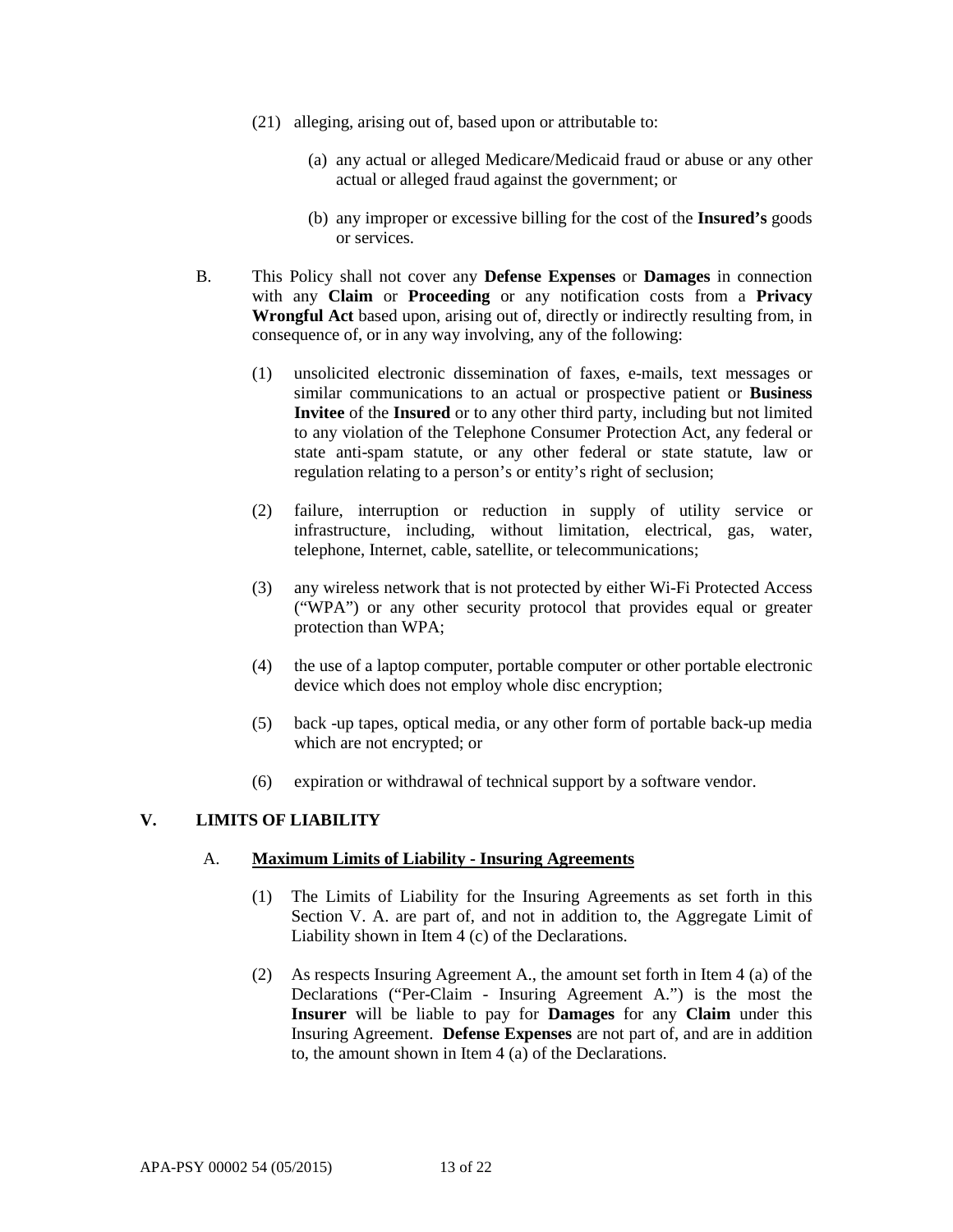- (3) As respects Insuring Agreements B. (1) and B. (2), the amount set forth in Item 4 (b) of the Declarations ("Per-Claim - Insuring Agreements B. (1) and B. (2)") is the most the **Insurer** will be liable to pay for **Damages** for any **Claim** under these Insuring Agreements. **Defense Expenses** are not part of, and are in addition to, the amount shown in Item 4 (b) of the Declarations.
- (4) As respects Insuring Agreement B. (3), \$150,000 is the most the **Insurer**  will be liable to pay for **Damages** for all **Claims** for **Fire Damage** under this Insuring Agreement, regardless of the number of such **Claims**.
- (5) As respects Insuring Agreement C., \$25,000 is the most the **Insurer** will be liable to pay for: (a) **Damages** and **Defense Expenses** for all **Claims** under this Insuring Agreement, regardless of the number of such **Claims**; and (b) all notification costs arising from a **Privacy Wrongful Act** under paragraph (2) of this Insuring Agreement, regardless of the number of such **Privacy Wrongful Acts**. Such **Defense Expenses** are part of, and not in addition to, the Aggregate Limit of Liability set forth in Item 4 (c) of the Declarations.
- (6) If the **Insurer** has named an additional **Named Insured** in Item 1(b) of the Declarations, the applicable Limits of Liability will apply separately to each such additional **Named Insured**, but only with respect to the coverage provided under Insuring Agreement A.

## B. **Aggregate Limit of Liability**

The amount set forth in Item 4 (c) of the Declarations ("Aggregate") is the maximum total amount the **Insurer** will be liable to pay for:

- (a) **Damages** for all **Claims** under Insuring Agreements A. and B.; and
- (b) **Damages** and **Defense Expenses** for all **Claims** and notification costs under Insuring Agreement C.,

regardless of the number of **Claims** under all Insuring Agreements, including **Claims** involving, or at any time involving, any allegation of **Sexual Misconduct**.

## C. **Maximum Limit of Liability - Sexual Misconduct**

\$25,000 is the most the **Insurer** will be liable to pay for all **Claims** against the **Insured** involving any **Sexual Misconduct** by the **Insured** or by any person for whom the **Insured** may be legally responsible. If any **Sexual Misconduct** is alleged at any stage during a **Claim**, all allegations in that **Claim** which arise out of the same or related professional treatment or relationship will be subject to that \$25,000 maximum. If the **Insurer** has paid this \$25,000 maximum, it will no longer have any duty to defend any **Claim** involving any **Sexual Misconduct**. This \$25,000 maximum is part of, and not in addition to, the Limits of Liability shown in Items 4 (a) and 4 (c) of the Declarations.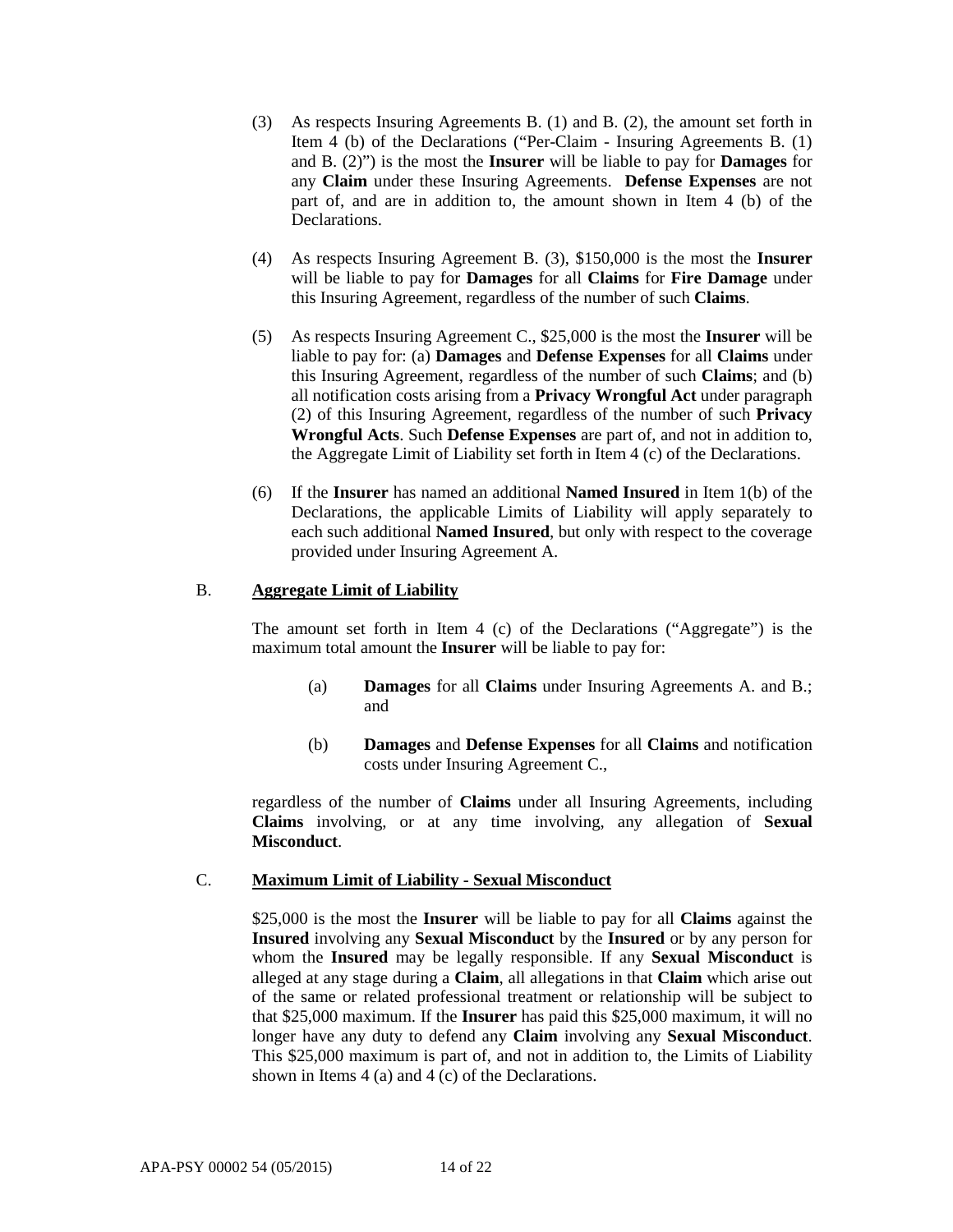#### D. **Maximum Limit of Liability - Punitive Damages**

\$25,000 is the most the **Insurer** will be liable to pay for punitive or exemplary damages, or the multiple portion of any multiplied damages award arising from a **Claim**, regardless of the number of such **Claims**. The **Insurer** will be liable for such damages only to the extent such damages are insurable under the applicable law. This \$25,000 maximum is part of, and not in addition to, the Limits of Liability shown in Items 4 (a) and 4 (c) of the Declarations.

## E. **Maximum Limits of Liability - Additional Coverages**

- (1) The Limits of Liability applicable to Section II., Additional Coverages, are in addition to, and not part of, the Limits of Liability applicable to Section I., Insuring Agreements.
- (2) As respects Additional Coverage D., the amount set forth in Item 4 (d) of the Declarations ("Per Proceeding") is the most the **Insurer** will be liable to pay for **Defense Expenses** incurred with respect to each **Proceeding**.
- (3) As respects Additional Coverage E., \$100,000 is the most the **Insurer** will be liable to pay for **Medical Payments** caused by an **Occurrence**, regardless of the number of such **Occurrences**.
- (4) \$15,000 is the most the **Insurer** will reimburse the **Insured** for the costs and expenses for medical supplies under Additional Coverage F., including one (1) hour of the **Insured's** lost earnings at \$100.00 per hour or the **Insured's** average hourly rate charged for **Professional Services**, whichever is less.
- (5) \$25,000 is the most the **Insurer** will reimburse the **Insured** for medical expenses as a result of **Bodily Injury** or **Property Damage** caused by an **Assault or Battery** under Additional Coverage G.
- (6) If the **Insurer** has named an additional **Named Insured** in Item 1 (b) of the Declarations, the Limits of Liability shown in the Declarations will apply separately to each such additional **Named Insured**, but only with respect to the coverage provided under Additional Coverage D.

## F. **Effect of Paying Limits of Liability**

- (1) If the **Insurer** fully pays the **Sexual Misconduct** Limit of Liability set forth in paragraph C. of this Section V., it will have no duty to pay any additional amount(s) in connection with any **Claim** involving, or that at any time involved, any allegation of **Sexual Misconduct**.
- (2) If the **Insurer** fully pays the **Fire Damage** Limit of Liability set forth in paragraph A. (4) of this Section V., it will have no duty to pay any additional amount(s) in connection with any **Claim** involving **Fire Damage**.
- (3) If the **Insurer** fully pays the **Privacy Wrongful Act** Limit of Liability set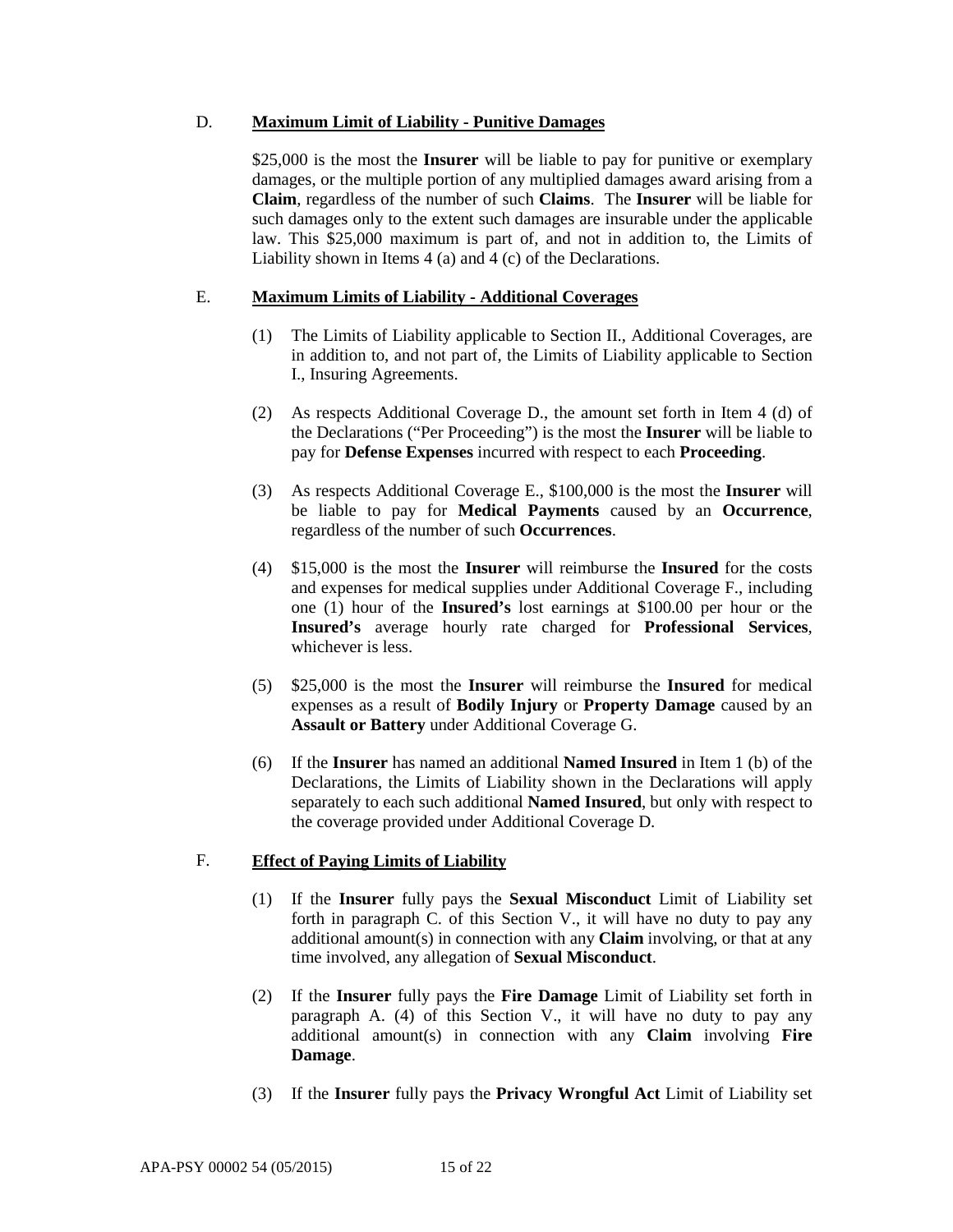forth in paragraph A. (5) of this Section V., it will have no duty to pay any additional amount(s) in connection with any **Claim** involving, or any notification costs arising from, a **Privacy Wrongful Act**.

- (4) If the **Insurer** fully pays the Limit of Liability applicable to a particular **Claim** under Insuring Agreements A., B. or C., it will have no duty to pay any additional amount(s) under Additional Coverages A., B. or C. in the event such Additional Coverage(s) would otherwise apply to such **Claim**.
- (5) If the **Insurer** fully pays the Aggregate Limit of Liability set forth in Item 4 (c) of the Declarations, it will have no duty to: (i) pay any additional amount(s) in connection with any **Claim**, whether or not the Limit of Liability applicable to such **Claim** has been exhausted; (ii) defend any **Claim**; (iii) pay any additional amount(s) under Insuring Agreement C. (2); or (iv) pay any additional amount(s) under Section II., Additional Coverage.

# **VI. NOTICE PROVISIONS**

- A. The **Insured** must give the **Insurer** or its authorized agent written notice of any:
	- (1) **Claim** as soon as practicable after it is first made; or
	- (2) **Proceeding** as soon as practicable after it is first brought,

but in no event more than sixty (60) days after the end of the **Policy Period**.

However, in the event the **Insured** has obtained an Extended Reporting Period endorsement pursuant to Section VIII., notice of a **Claim** may be provided during the Extended Reporting Period.

- B. The **Insured** must also, as soon as possible, record and notify the **Insurer** of the specifics of the **Claim** or **Proceeding** and the date the **Insured** first received notice of it.
- C. The **Insured** must provide the **Insurer** or its authorized agent with a copy of all demands or legal papers the **Insured** receives as respects a **Claim** or **Proceeding**.
- D. If, during the **Policy Period**, the **Insured** first becomes aware of a **Professional Incident**, **Occurrence** or **Privacy Wrongful Act** which the **Insured** believes may give rise to a **Claim**, in order for any resulting **Claim** to be covered, the **Insured** must give the **Insurer** or its authorized agent written notice during the **Policy Period** of such **Professional Incident**, **Occurrence** or **Privacy Wrongful Act**. Such notice must state when and where the **Professional Incident**, **Occurrence** or **Privacy Wrongful Act** took place, the names and addresses of any witnesses and/or injured people, and the nature and location of any injury or damage.
- E. Solely as respects "notification costs" coverage under Insuring Agreement C. (2), the **Insured** must give the **Insurer** or its authorized agent written notice of the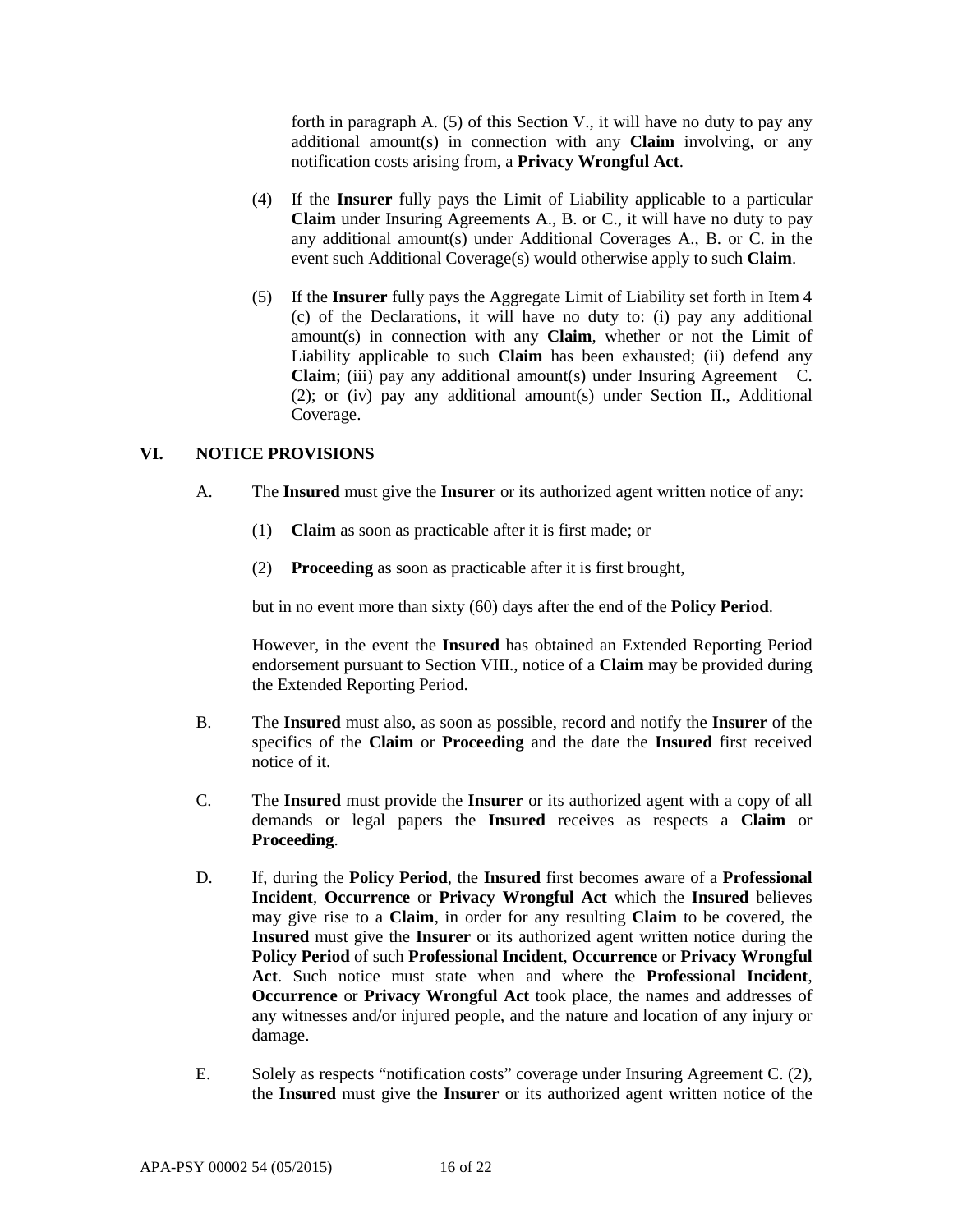**Privacy Wrongful Act** as soon as practicable and obtain the **Insurer's** prior written approval before incurring notification costs as respects such **Privacy Wrongful Act**.

F. Solely as respects **Medical Payments** coverage under Additional Coverage E., the **Insured** must give the **Insurer** or its authorized agent written notice of the **Occurrence** as soon as practicable after it takes place, but in no event more than sixty (60) days after the end of the **Policy Period**. In addition, such **Medical Payments** must be reported to the **Insurer** within ninety (90) days from the date such medical treatment or service was rendered to the injured **Business Invitee**.

## **VII. DEFENSE OF CLAIM AND SETTLEMENT**

Except as respects a **Claim** under Insuring Agreement C., the **Insurer** has the right and duty to defend, at the **Insurer's** expense and using counsel selected by the **Insurer**, any **Claim** against the **Insured** covered under this Policy, even if the **Claim** is groundless or fraudulent. The **Insurer** also has the right to investigate any **Claim** and, with the **Insured's** written consent, to settle any **Claim** if the **Insurer** believes that settlement is proper. If the **Insured** withholds consent to a settlement recommended by the **Insurer**  and acceptable to the claimant, the issue shall be submitted to binding arbitration pursuant to Section XVII.

Solely as respects a **Claim** under Insuring Agreement C., the **Insured** has the duty to defend, using counsel selected by the **Insured** and approved in advance by the **Insurer**, any **Claim** against the **Insured** covered under such Insuring Agreement.

The **Insureds** agree to give the **Insurer** full cooperation and provide such information as the **Insurer** may reasonably require relating to the defense and settlement of any **Claim** and the prosecution of any counterclaim, cross-claim or third-party claim, including without limitation the assertion of any indemnification or contribution rights.

The **Insurer** does not assume any duty to defend any **Proceeding**. However, the **Insurer** shall have the right, but not the duty, to fully and effectively associate with the **Insured** in the control, investigation, defense and settlement of any **Proceeding**.

The **Insured** shall not admit or assume any liability, incur any **Defense Expenses**, offer to settle any matter, enter into any settlement agreement or stipulate to any judgment without the **Insurer's** prior written consent, such consent not to be unreasonably withheld. Any amounts incurred by the **Insured** or any settlements or judgments agreed to by the **Insured** without such consent shall not be covered by this Policy.

## **VIII. EXTENDED REPORTING PERIOD**

- A. If the **Insured** or the **Insurer** cancels or non-renews this Policy, the **Insured** has the right to buy an Extended Reporting Period endorsement. However, the **Insured** will not have this right if the **Insurer** cancels for non-payment of premium.
- B. The Extended Reporting Period endorsement will apply only to otherwise covered **Claims** for **Professional Incidents**, **Privacy Wrongful Acts** or **Occurrences** first taking place on or after the **Retroactive Date**, but before the end of the **Policy Period**. This endorsement will apply to **Claims** that are first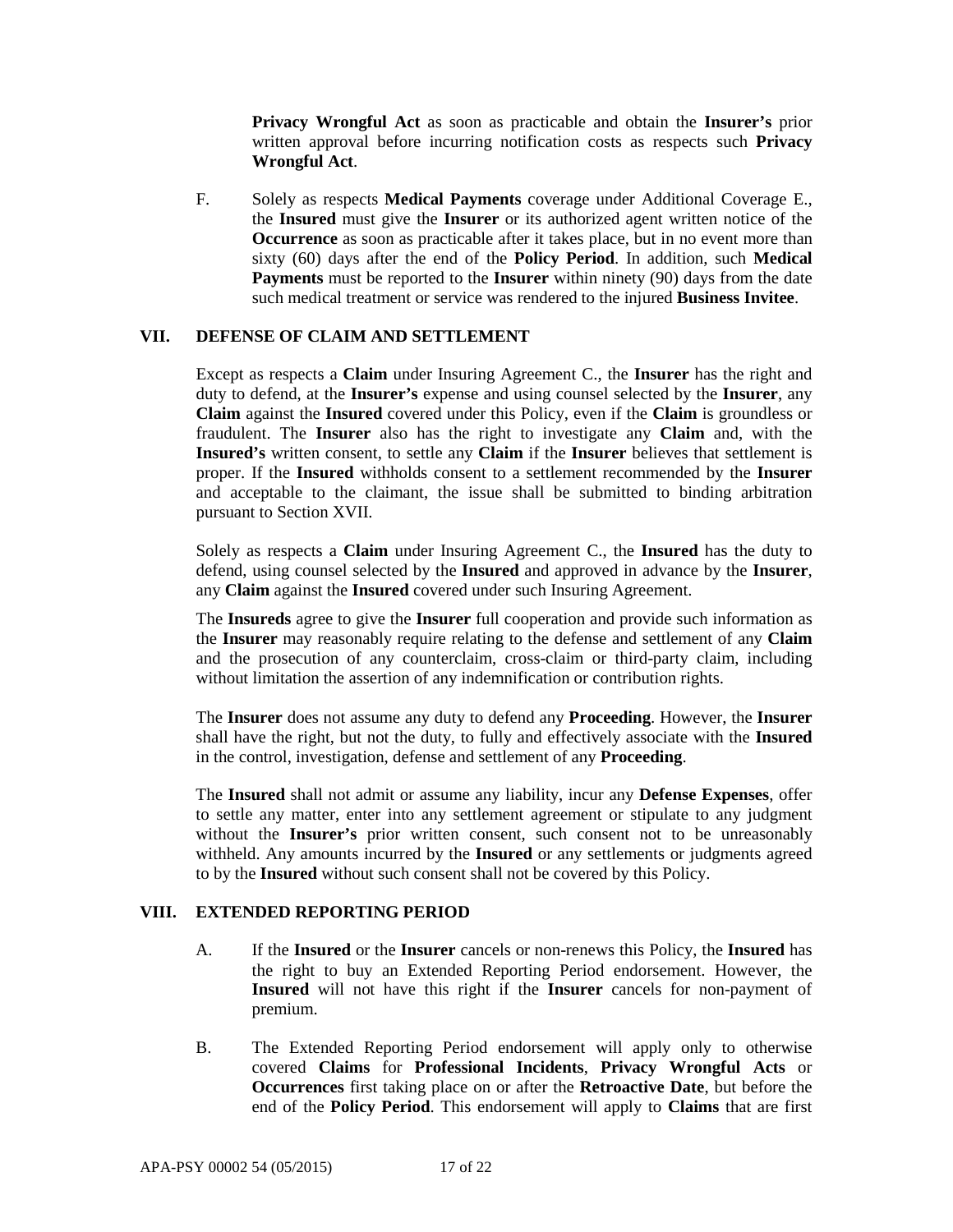made against the **Insured** after the **Policy Period** and during the Extended Reporting Period, and that are reported in writing to the **Insurer** or its authorized agent as soon as practicable after they are made, but in no event later than ninety (90) days after the **Insured** first becomes aware of a **Claim** against the **Insured**. Any such **Claims** will be deemed to have been first made during the **Policy Period** and will be subject to the same applicable Limits of Liability set forth in Item 4 of the Declarations. This Extended Reporting Period endorsement shall not increase or amend the applicable Limits of Liability.

- C. To obtain the Extended Reporting Period endorsement the **Insured** must request it from the **Insurer** in writing within ninety (90) days after the **Policy Period** ends and pay the **Insurer** the premium when due. If the **Insured** does so, neither the **Insured** nor the **Insurer** may cancel the Extended Reporting Period endorsement. The premium will be the amount shown in Item 7 of the Declarations and shall be deemed fully earned at the inception of the Extended Reporting Period endorsement.
- D. The **Insurer** will not charge an **Insured** a premium for the Extended Reporting Period endorsement if such **Insured**:
	- (1) dies or becomes permanently disabled, so that such **Insured** cannot continue to practice; or
	- (2) permanently retires, is at least 55 years old, and has been insured by the **Insurer** or an affiliate thereof for 5 consecutive years.
- E. Paragraph D. above shall apply only in the event that the **Insured** or a legal representative thereof:
	- (1) requests such endorsement from the **Insurer** in writing within ninety (90)days after the **Policy Period** ends;
	- (2) provides the **Insurer** with reasonable proof of death, permanent disability or permanent retirement, as applicable; and
	- (3) provides the **Insurer** with written confirmation that: (i) as respects an **Insured** described in D. (2) above, during the 5 years prior to the end of the **Policy Period**, there has not been a **Claim** against such **Insured** for **Sexual Misconduct**, nor has the **Insured** engaged in any **Sexual Misconduct**  which may result in such a **Claim**.
- F. If an **Insured** permanently retires, but does not meet any of the other requirements set forth in paragraph D. above, such **Insured** will be required to pay the premium amount shown in Item 7 of the Declarations.
- G. If the **Insurer** does not receive the **Insured's** written request and payment as required in this Section VIII., the **Insured** will have no right to purchase an Extended Reporting Period endorsement at any later date.

## **IX. OTHER INSURANCE**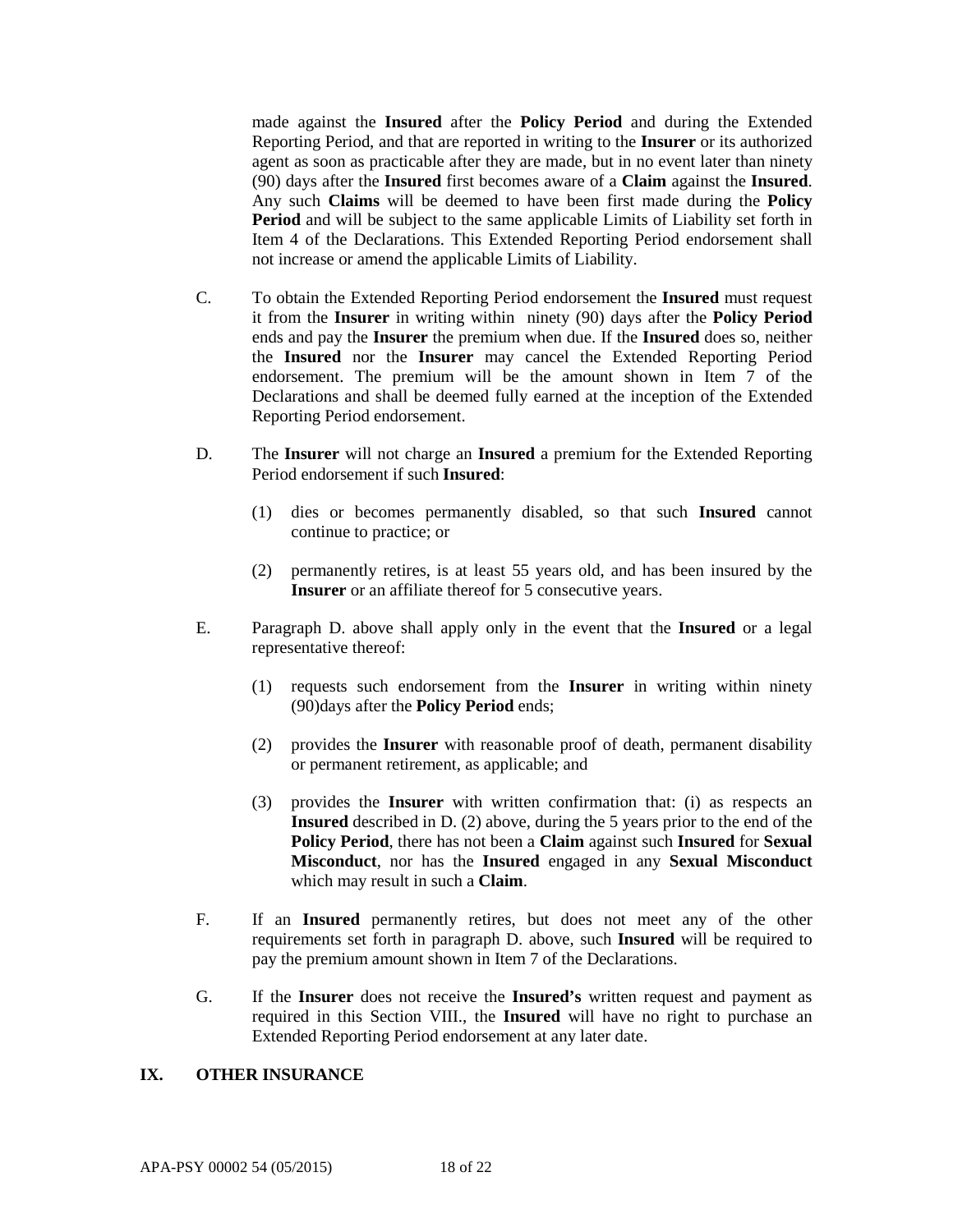The insurance provided by this Policy shall apply only as excess over any other valid and collectible insurance, self-insurance plan or self-funded vehicle whether such other insurance, plan or vehicle is stated to be primary, contributory, excess, contingent or otherwise, unless such other insurance, plan or vehicle is written specifically as excess insurance over the applicable Limits of Liability provided by this Policy. Except as respects the coverage provided under Insuring Agreement C., this Policy shall specifically be excess of any other valid and collectible insurance pursuant to which any other insurer has a duty to defend a **Claim** for which this Policy may be obligated to pay **Damages** or **Defense Expenses**. This Policy shall not be subject to the terms and conditions of any other insurance policy.

Two or more policies of Psychologists' Professional and Business Liability Insurance may have been issued by the **Insurer** or an affiliate thereof to persons or organizations other than the **Insured**. These policies may also provide coverage for a **Claim** or **Proceeding** involving the same or continuous, repeated, or related **Professional Incidents**, **Privacy Wrongful Acts** or **Occurrences** for which the **Insured** and persons or organizations covered in those other policies are jointly and severally liable. In such an event, and subject to the Limits of Liability set forth in the Declarations and Section V., the **Insurer** shall not be liable under this Policy for a greater proportion of the total loss from that **Claim** or **Proceeding** than this Policy's applicable Limits of Liability bears to the total applicable Limits of Liability under all such policies. In addition, the total amount payable under the applicable Limits of Liability under all such policies in connection with that **Claim** or **Proceeding** will not exceed the highest single per **Claim** or **Proceeding** Limit of Liability under any of such policies.

## **X. REPRESENTATIONS**

By accepting this Policy, the **Insured** agrees that the particulars and statements in the application submitted in connection with the underwriting of this Policy are true and that they are the **Insured's** agreements and representations.

The **Insured** acknowledges that this Policy is issued in reliance upon the truth of those particulars and statements, which are deemed to be incorporated into and constitute a part of this Policy and which are the basis for this Policy.

## **XI. CANCELLATION**

The first **Named Insured** may cancel this Policy by surrendering it to the **Insurer** or to any of its authorized agents, or by mailing the **Insurer** written notice stating when thereafter the cancellation will be effective. The **Insurer** may cancel this Policy by mailing to the first **Named Insured** at the address shown in Item 1 (a) of the Declarations written notice stating when, not less than ninety (90) days thereafter, such cancellation will be effective. However, if the first **Named Insured** has not paid a premium when due, the **Insurer** may cancel this Policy by mailing to the first **Named Insured** at the address shown in Item 1 (a) of the Declarations written notice stating when, not less than fifteen (15) days thereafter, such cancellation will be effective.

The mailing of the notice as stated above will be sufficient proof of notice. The time of surrender or the effective date of cancellation stated in the notice will become the end of the **Policy Period**. Delivery of written notice will be the equivalent of mailing.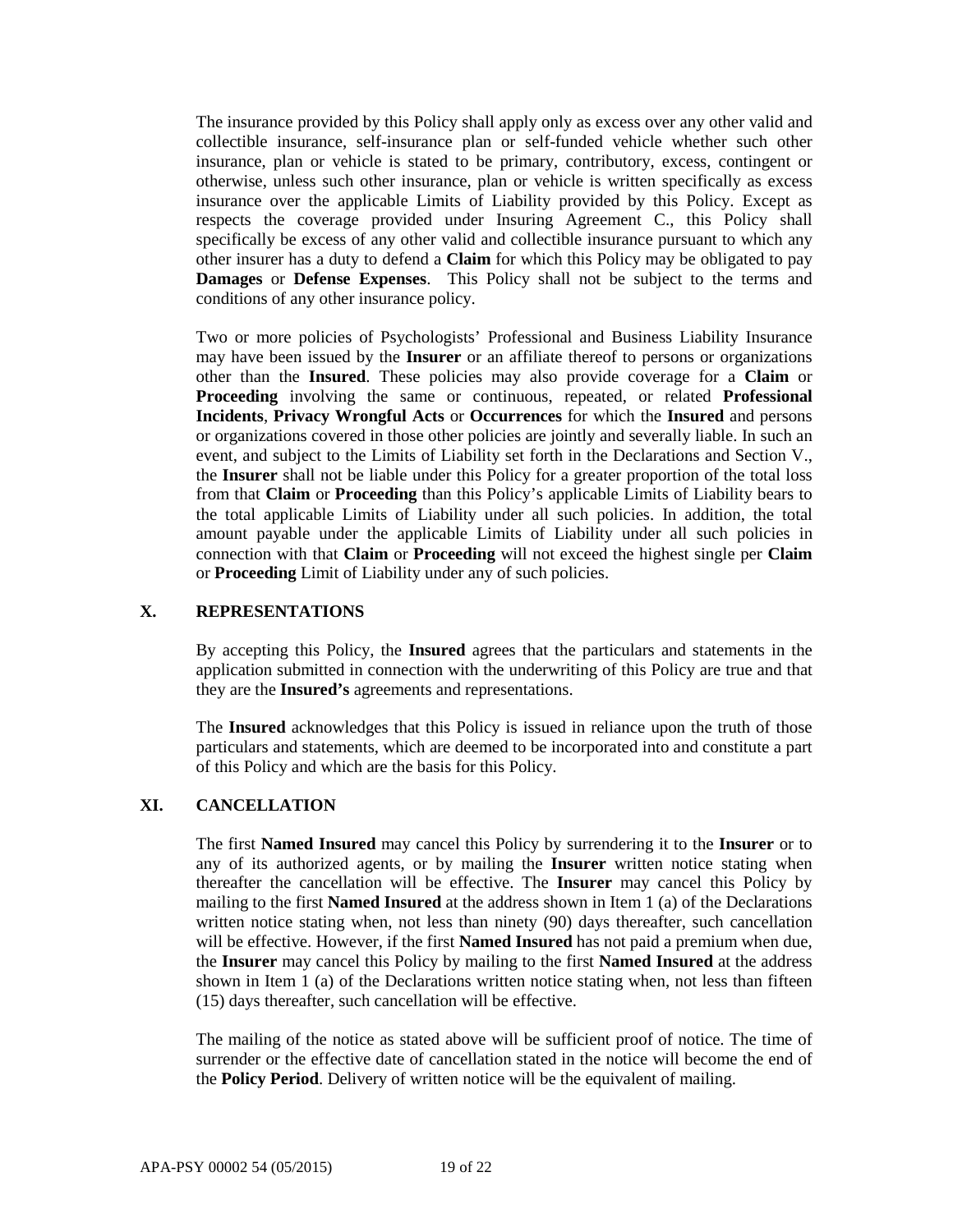If the first **Named Insured** cancels this Policy, the unearned premium will be computed in accordance with the customary short rate table and procedure. If the **Insurer** cancels, unearned premium will be computed pro-rata. Premium adjustment may be made either at the time cancellation is effected or as soon as practicable after cancellation becomes effective, but payment or tender of unearned premium is not a condition of cancellation.

# **XII. AUTHORIZATION AND NOTICES**

The **Insureds** agree that the first **Named Insured** named in Item 1 (a) of the Declarations shall act on behalf of all **Insureds** with respect to all matters pertaining to this Policy including: (1) giving notice of any **Claim** or circumstance which may result in a **Claim**; (2) giving notice and information regarding any Additional Coverages under Section II.; (3) giving and receiving of all correspondence and information; (4) giving and receiving notice of cancellation; (5) consenting, or withholding consent, to the settlement of a **Claim** recommended by the **Insurer**; (6) payment of premiums; (7) receiving of any return premiums; (8) receiving and accepting of any endorsements issued to form a part of this Policy; and (9) the exercising of any right to an Extended Reporting Period endorsement pursuant to Section VIII.

# **XIII. TERRITORY**

This Policy applies to **Professional Incidents**, **Privacy Wrongful Acts** or **Occurrences** taking place anywhere in the world, to the extent permitted by law. However, any **Claim**  or **Proceeding** arising from such **Professional Incidents**, **Privacy Wrongful Acts** or **Occurrences** must be made and brought in the United States of America, its territories and possessions, Puerto Rico or Canada.

## **XIV. ASSIGNMENT AND CHANGES TO THE POLICY**

This Policy and any and all rights hereunder are not assignable without the prior written consent of the **Insurer**.

If an **Insured** dies or is declared legally incompetent, such **Insured's** rights and duties will be transferred to such **Insured's** legal representative while acting within the scope of his or her duties as such. Until such **Insured's** legal representative is appointed, anyone having temporary custody of such **Insured's** property will be covered under Insuring Agreement B. (1).

This Policy contains all the agreements between the **Insured** and the **Insurer** or its authorized agents concerning this insurance.

Notice to any agent or knowledge possessed by any agent or person acting on the **Insurer's** behalf, will not result in a waiver or change in any part of this Policy or prevent the **Insurer** from asserting any right under the terms and conditions of this Policy. The terms and conditions of this Policy may only be waived or changed by written endorsement signed by the **Insurer**.

## **XV. BANKRUPTCY**

The bankruptcy or insolvency of the **Insured** or the **Insured's** estate does not relieve the **Insurer** of its obligations under the Policy.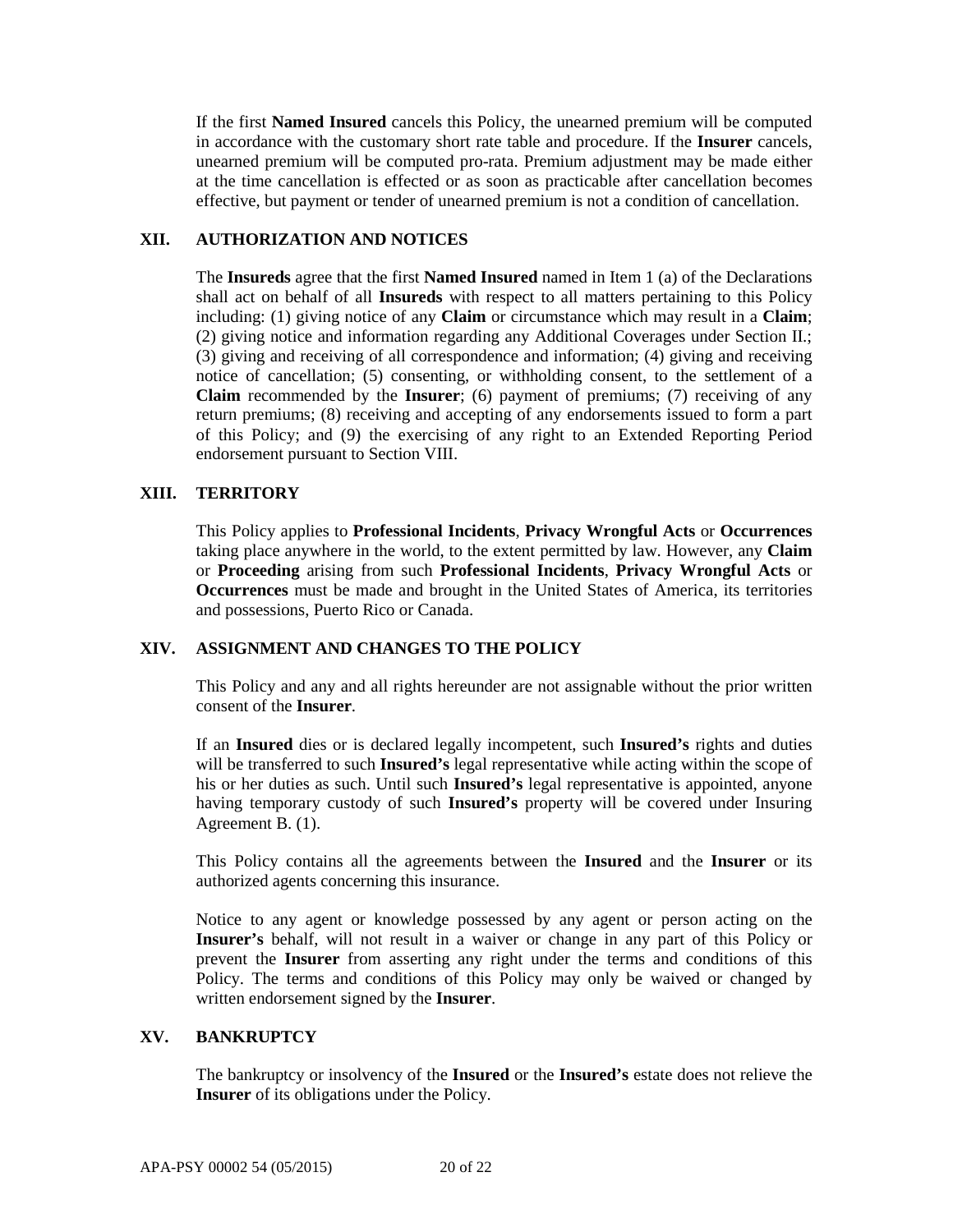#### **XVI. SUBROGATION**

In addition to any right of subrogation existing at law, in equity or otherwise, in the event of any payment by the **Insurer** under this Policy, the **Insurer** shall be subrogated to the extent of such payment to all of the **Insured(s)'** rights of recovery. The **Insured(s)** shall execute all papers required (including those documents necessary for the **Insurer** to bring suit or other form of proceeding in their name) and do everything that may be necessary to pursue and secure such rights. The **Insurer** shall not exercise its subrogation rights against any natural person **Insured**, unless Exclusion A. above applies to such I**nsured**.

## **XVII. ARBITRATION**

Solely in the event that the first **Named Insured** withholds consent to a settlement recommended by the **Insurer** and acceptable to the claimant, it is agreed by the **Insured** and the **Insurer** that this issue will be resolved by submitting it to binding arbitration.

The Arbitration Panel shall consist of three persons who must be either a:

- (i) practicing **Psychologist** who is an active member of his or her professional association; or
- (ii) lawyer with substantial experience in handling, settling or defending **Psychologist** professional liability claims or disputes.

The first **Named Insured** and the **Insurer** shall each have the right to designate one arbitrator, who together shall select an umpire.

The **Insurer** shall serve a demand for arbitration as soon as practicable, but no later than fifteen (15) days after the **Insurer's** receipt of notice that the first **Named Insured** declines to consent to a recommended settlement. Such demand for arbitration shall include the name of the arbitrator selected by the **Insurer**.

The first **Named Insured**, within fifteen (15) days of the receipt of such demand, shall select an arbitrator and notify the **Insurer** of the name of such second arbitrator. If first **Named Insured** fails or refuses to nominate the second arbitrator within fifteen (15) days following the receipt of such demand, the **Insurer** will, within an additional period of fifteen (15) days, apply to a court of applicable jurisdiction for the appointment of the second arbitrator and in such a case the arbitrator appointed by such court shall be deemed to have been nominated by the first **Named Insured**.

The two arbitrators, chosen as provided above, shall within twenty (20) calendar days after the appointment of the second arbitrator select an umpire. Upon the umpire's acceptance of this appointment, the Arbitration Panel for the controversy in question shall be deemed fixed.

The Arbitration Panel shall establish, by a notice in writing to the parties involved, a reasonable time and place for the hearing and may in said written notice or at the time of the commencement of said hearing, at the option of said Arbitration Panel, prescribe reasonable rules and regulations governing the course and conduct of said hearing.

It shall be a condition for the submission of the issue of a recommended settlement to